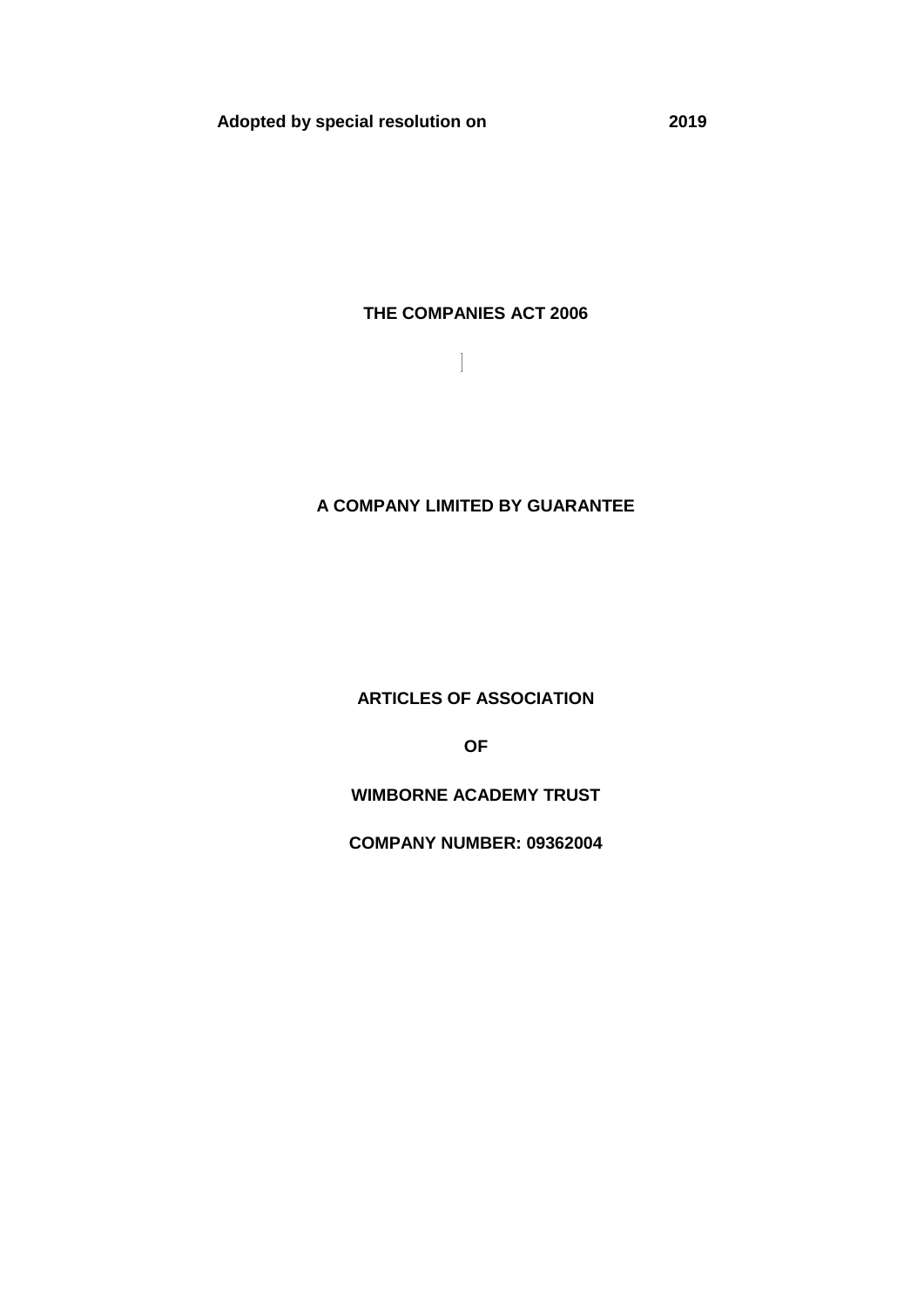## **THE COMPANIES ACT 2006**

## **COMPANY LIMITED BY GUARANTEE**

#### **ARTICLES OF ASSOCIATION**

#### **OF**

#### **WIMBORNE ACADEMY TRUST**

#### **INTERPRETATION**

- 1. In these Articles:-
	- (a) "the Academies" means all the schools and educational institutions referred to in Article 4 and operated by the Company (and "Academy" means any one of those schools or educational institutions);
	- (b) "Academy Financial Year" means the academic year from  $1<sup>st</sup>$  of September to 31<sup>st</sup> of August of the following year;
	- (c) Not used;
	- (d) Not used;
	- (e) "the Articles" means these Articles of Association of the Company (excluding, for the avoidance of doubt, any Scheme of Delegation which may be appended to these Articles or adopted by the Trustees);
	- (f) "Chief Executive Officer" means such person as may be appointed by the Trustees as the Chief Executive Officer of the Company;
	- (g) "clear days" in relation to the period of a notice means the period excluding the day when the notice is given or deemed to be given and the day on which it is to take effect;
	- (h) "Clerk" means the clerk to the Trustees or any other person appointed to perform the duties of the clerk to the Trustees, including a joint, assistant or deputy clerk;
	- (i) "Company" means, save as otherwise defined at Article 6.9, the company intended to be regulated by these Articles and referred to in Article 2;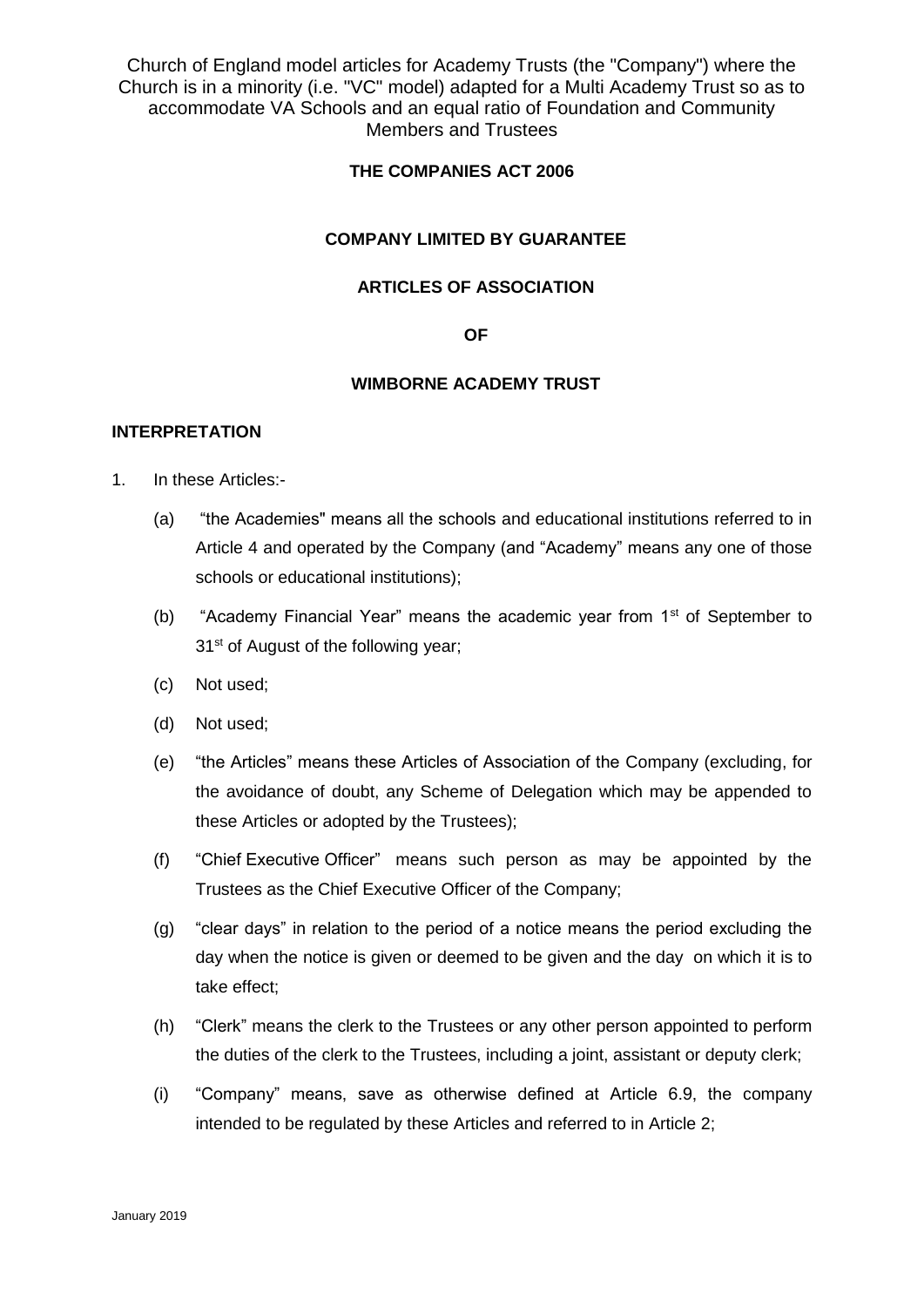- (j) "Diocese" means the Church of England diocese in which any Academy is situated;
- (k) Not used;
- (l) "Diocesan Board of Education" means that body constituted under the Diocesan Boards of Education Measure 1991 for the Diocese and any successor body;
- (m) "Diocesan Corporate Member" means the Diocesan Board of Education for the Diocese;
- (n) Not used;
- (o) "Financial Expert" means an individual, company or firm who is authorised to give investment advice under the Financial Services and Markets Act 2000;
- (p) "General Meeting" means a meeting of the Members of the Company convened in accordance with these Articles, and "Annual General Meeting" shall mean the yearly meeting of the Members convened in accordance with these Articles;
- (q) "the Governors of Wimborne Minster" means The Governors of the Possessions, Revenues and Goods of the Free Grammar School of Queen Elizabeth in Wimborne Minster in the County of Dorset as incorporated by the Letters Patent granted by Charles I on 25<sup>th</sup> March 1639;
- (r) "the Incumbent" means the Rector of Wimborne Minster or, in the case of vacancy or unwillingness of the Incumbent to act, such person as may be appointed to act in their stead by the Governors of Wimborne Minster;
- (s) Not used;
- (t) "Local Authority Associated Person" means any person associated (within the meaning given in section 69(5) of the Local Government and Housing Act 1989) with any local authority by which the Company is influenced;
- (u) "Local Governing Bodies" means the committees appointed pursuant to Articles 100-102 and 104 (and "Local Governing Body" means any one of these committees);
- (v) "the Measure" means the Diocesan Boards of Education Measure 1991;
- (w) "Member" means a member of the Company and someone who as such is bound by the undertaking contained in Article 8;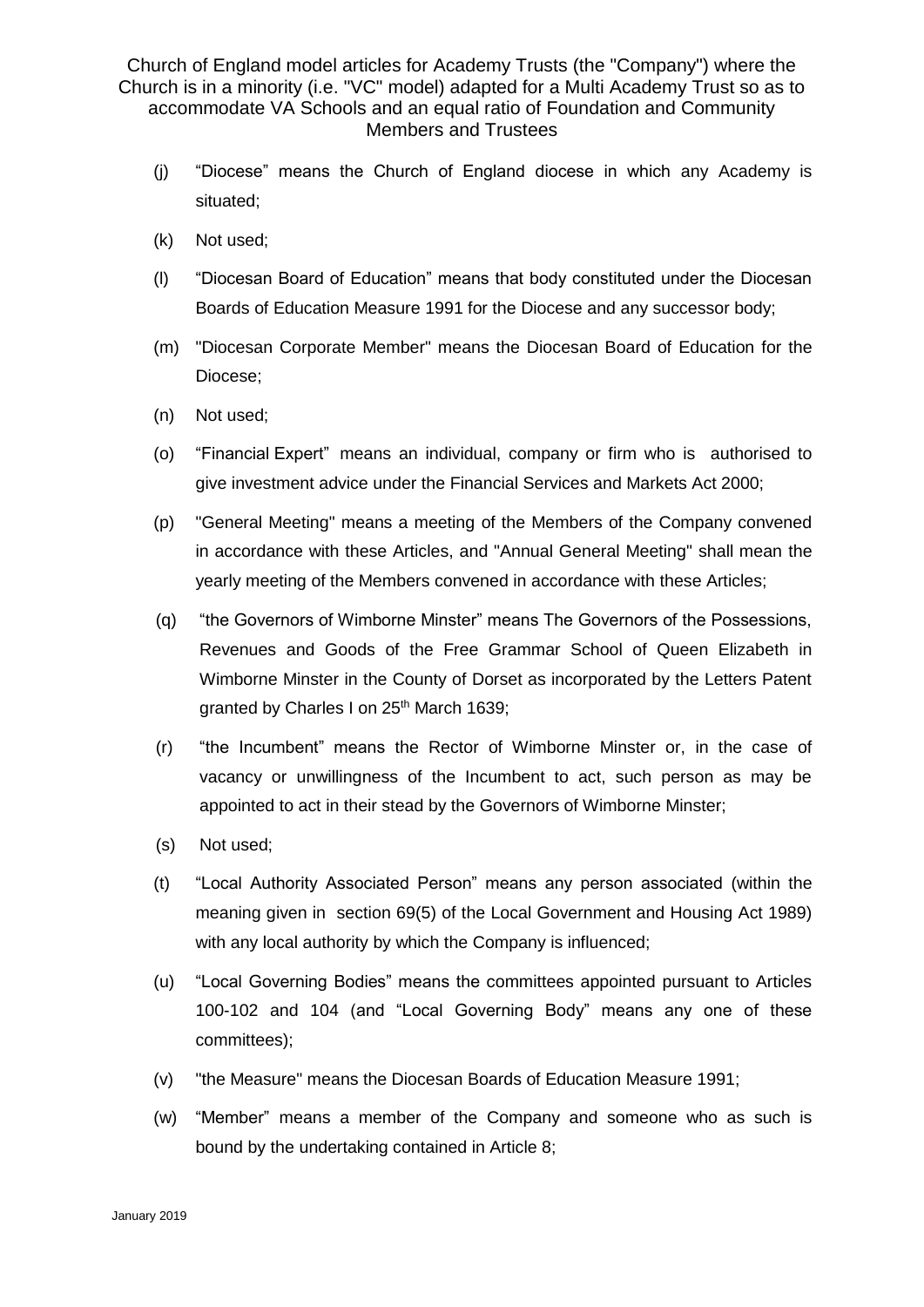- (x) "the Memorandum" means the Memorandum of Association of the Company;
- (y) "Office" means the registered office of the Company;
- (z) "Parent Trustees" means those Trustees elected or appointed pursuant to Articles 53 – 56 inclusive;
- (aa) "Parent Local Governor" means the parent member of a Local Governing Body elected or appointed in accordance with Articles 53-56;
- (bb) Not used;
- (cc) "Principals" means the head teachers of the Academies (and "Principal" means any one of these head teachers);
- (dd) "Principal Regulator" means the body or person appointed as the Principal Regulator under the Charities Act 2011;
- (ee) "Queen Elizabeth's School" means the Academy operated by the Academy Trust at Blandford Road, Pamphill, Wimborne, Dorset, BH21 4DT;
- (ff) "Relevant Funding Agreement" means the agreement or agreements entered into by the Company and the Secretary of State under section 1 of the Academies Act 2010 for the establishment of any Academy, including any variation or supplemental agreements thereof;
- (gg) "Scheme of Delegation" means an instrument by the Trustees delegating such powers and responsibilities of the Trustees as may be appropriate for them to delegate to the Local Governing Bodies consistently with the Objects;
- (hh) "the seal" means the common seal of the Company if it has one;
- (ii) "Secretary of State" means the Secretary of State for Education or their successor;
- (jj) "Site Trustees" means those trustees holding the site of any Academy and providing it to the Company for use and occupation by that Academy;
- (kk) "Teacher" means a person employed under a contract of employment or a contract for services or otherwise engaged to provide his services as a teacher at one or more Academies;
- (ll) "Trustees" means the directors of the Company subject to the definition of this term at Article 6.9(b) in relation to Articles 6.2-6.9;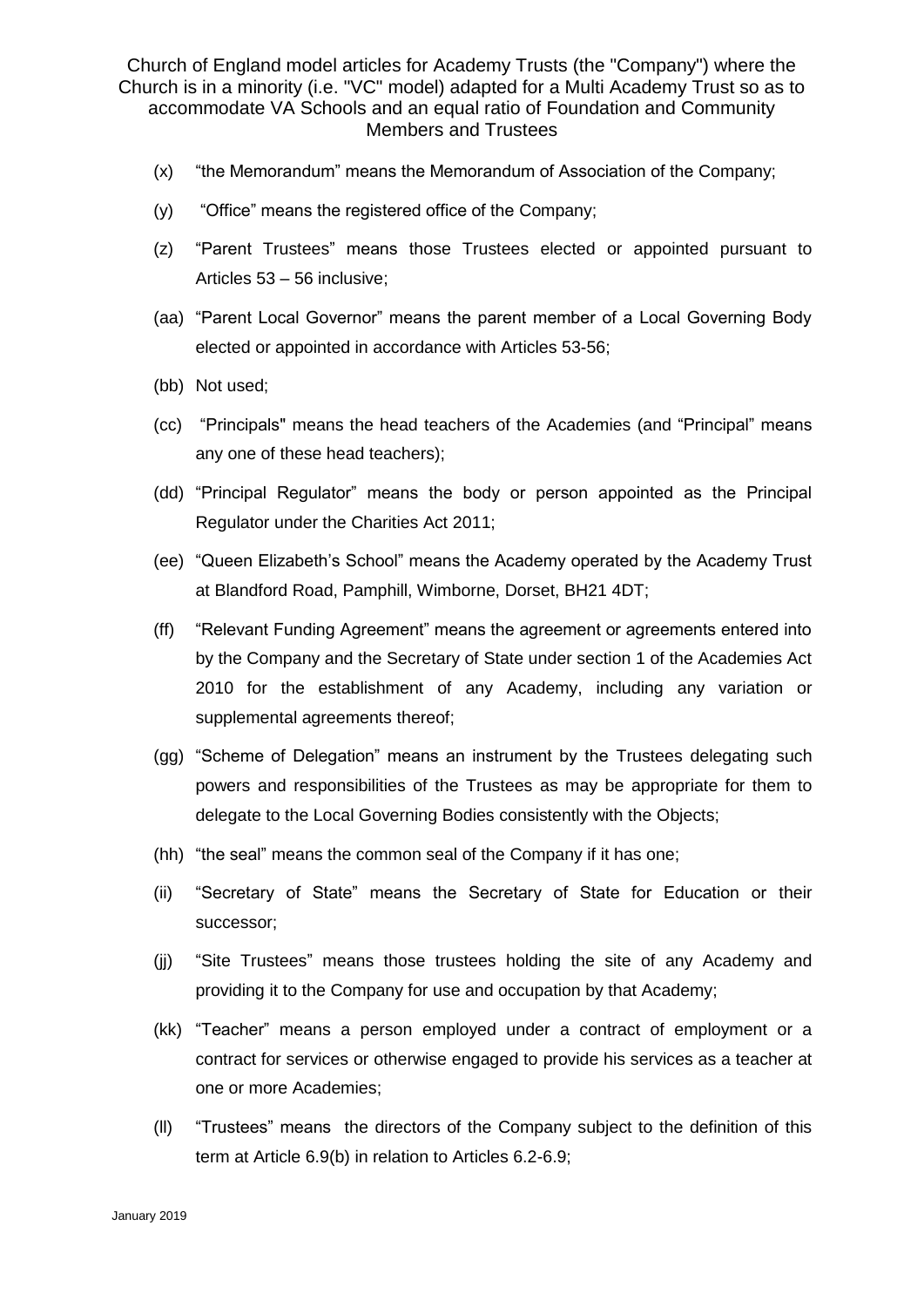(mm)"the United Kingdom" means Great Britain and Northern Ireland;

- (nn) words importing the masculine gender only shall include the feminine gender. Words importing the singular number shall include the plural number, and vice versa;
- (oo) subject as aforesaid, words or expressions contained in these Articles shall, unless the context requires otherwise, bear the same meaning as in the Companies Act 2006, as appropriate;
- (pp) any reference to a statute or statutory provision or measure shall include any statute or statutory provision or measure which replaces or supersedes such statute or statutory provision or measure including any modification or amendment thereto.
- 2. The company's name is Wimborne Academy Trust (and in this document it is called "**the Company**").
- 3. The Company's registered office is to be situated in England and Wales.

## **OBJECTS**

- 4. The Company's objects ("**the Objects**") are specifically restricted to the following:
	- a. to advance for the public benefit education in the United Kingdom, in particular but without prejudice to the generality of the foregoing by establishing, maintaining, carrying on, managing and developing Academies which shall offer a broad and balanced curriculum and which:
		- (i) shall include Church of England Academies ("**Church Academies" and each a "Church Academy"**) designated as such which shall be conducted in accordance with the principles, practices and tenets of the Church of England both generally and in particular in relation to arranging for religious education and daily acts of worship, and
		- (ii) may include other Academies whether with or without a designated religious character;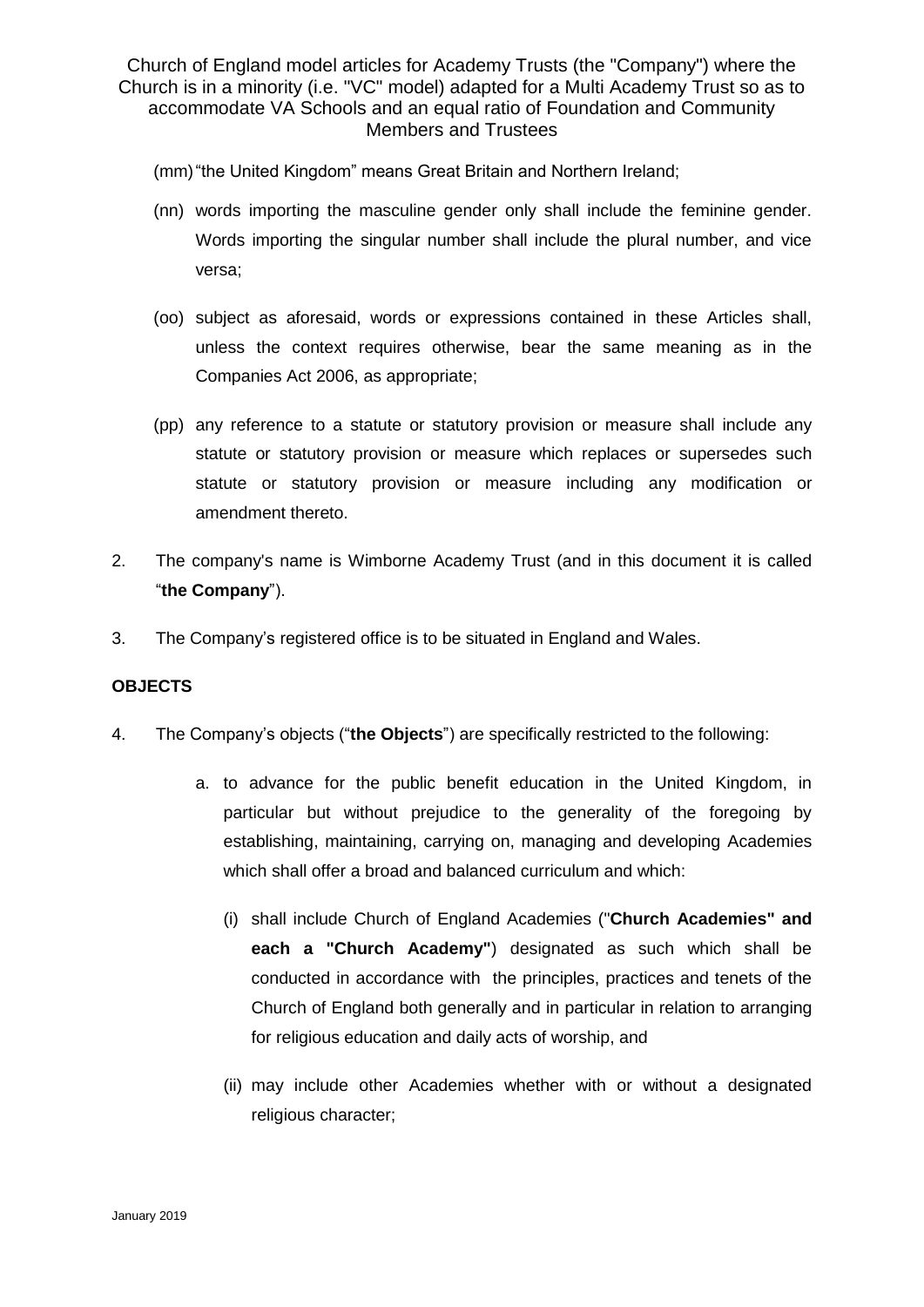> but in relation to each of the Academies to recognise and support their individual ethos, whether or not designated Church of England.

b. to promote for the benefit of the inhabitants of the areas in which the Academies are situated the provision of facilities for recreation or other leisure time occupation of individuals who have need of such facilities by reason of their youth, age, infirmity or disablement, financial hardship or social and economic circumstances or for the public at large in the interests of social welfare and with the object of improving the condition of life of the said inhabitants.

Where an Academy is designated as or recognised as a Church Academy, in relation to the ethos and religious education provided at the Academy the Trustees shall have regard to any advice and follow any directives issued by the Diocesan Corporate Member.

## **POWERS**

- 5. In furtherance of the Objects but not further or otherwise the Company may exercise the following powers:
	- (a) to draw, make, accept, endorse, discount, execute and issue promissory notes, bills, cheques and other instruments, and to operate bank accounts in the name of the Company;
	- (b) to raise funds and to invite and receive contributions provided that in raising funds the Company shall not undertake any substantial permanent trading activities and shall conform to any relevant statutory regulations;
	- (c) (subject to such further consents as may be required by law or as may be required from the Site Trustees as landlord(s)/licensor(s) where this is the case) to acquire, alter, improve and charge or otherwise dispose of property;
	- (d) subject to Article 6 below to employ such staff, as are necessary for the proper pursuit of the Objects (including the maintenance of an effective Church of England ethos in relation to the Church Academies) and to make all reasonable and necessary provision for the payments of pensions and superannuation to staff and their dependants;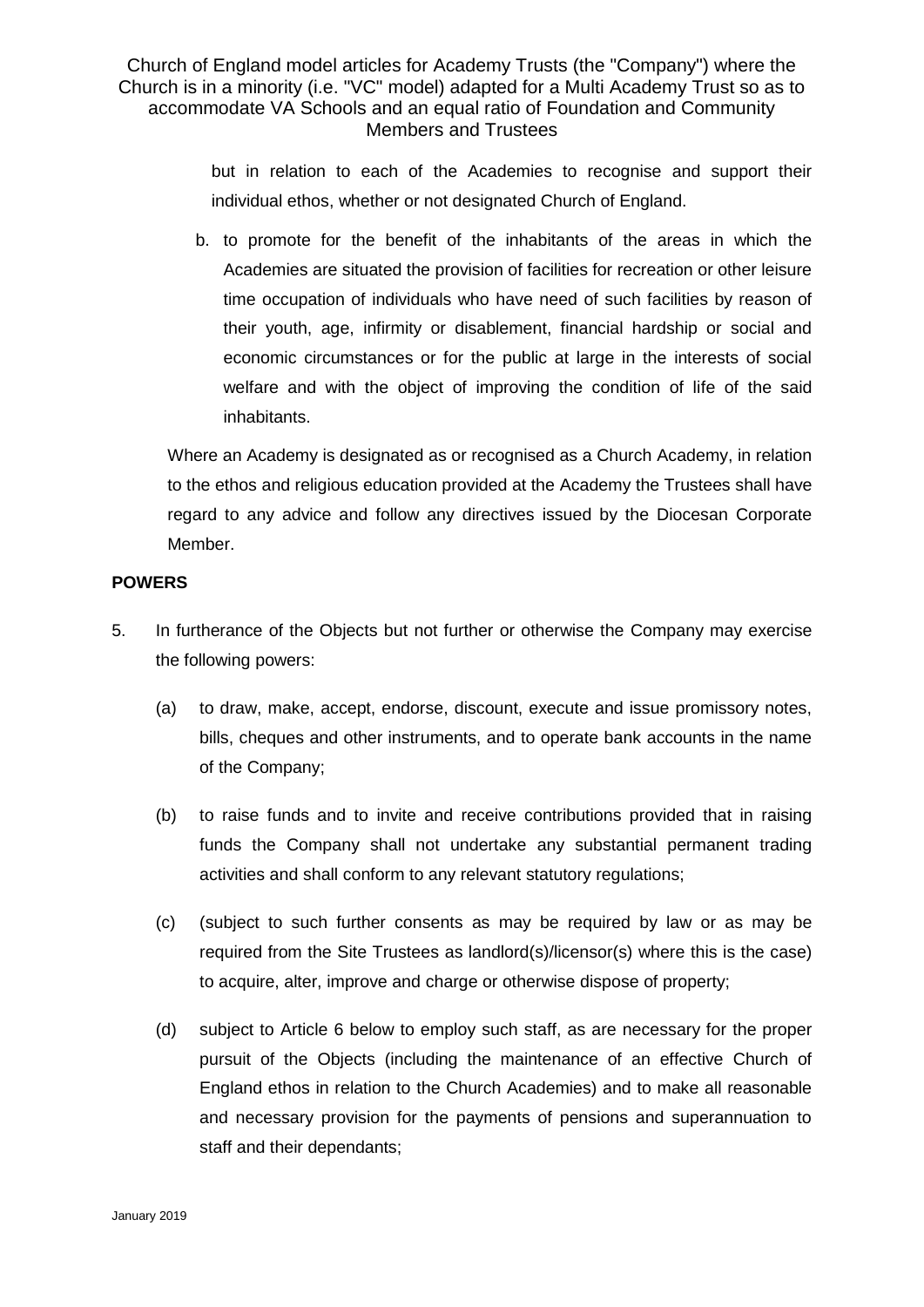- (e) to establish or support, whether financially or otherwise, any charitable companies, trusts, associations or institutions formed for all or any of the Objects;
- (f) to co-operate with other charities, other independent and maintained schools, academies and institutions within the further education sector, voluntary bodies and statutory authorities operating in furtherance of the Objects and to exchange information and advice with them;
- (g) to pay out of funds of the Company the costs, charges and expenses of and incidental to the formation and registration of the Company;
- (h) to establish, maintain, carry on, manage and develop the Academies at locations determined by the Trustees.
- (i) to offer scholarships, exhibitions, prizes and awards to pupils and students and to former pupils and former students, and otherwise to encourage and assist the educational attainment of pupils and students and former pupils and former students;
- (j) to provide educational facilities and services to students of all ages and the wider community for the public benefit;
- (k) to carry out research into the development and application of new techniques in education and to their approach to curriculum development and delivery and to publish the results of such research, and to develop means of benefiting from application of the experience of industry, commerce, other schools, educational institutions and the voluntary sector to the education of pupils and students in academies;
- (l) subject to such consents as may be required from the Site Trustees or otherwise required by law and/or by any contract entered into by or on behalf of the Company, to borrow and raise money for the furtherance of the Objects in such manner and on such security as the Company may think fit;
- (m) to deposit or invest any funds of the Company not immediately required for the furtherance of its Objects (but to invest only after obtaining such advice from a Financial Expert as the Trustees consider necessary and having regard to the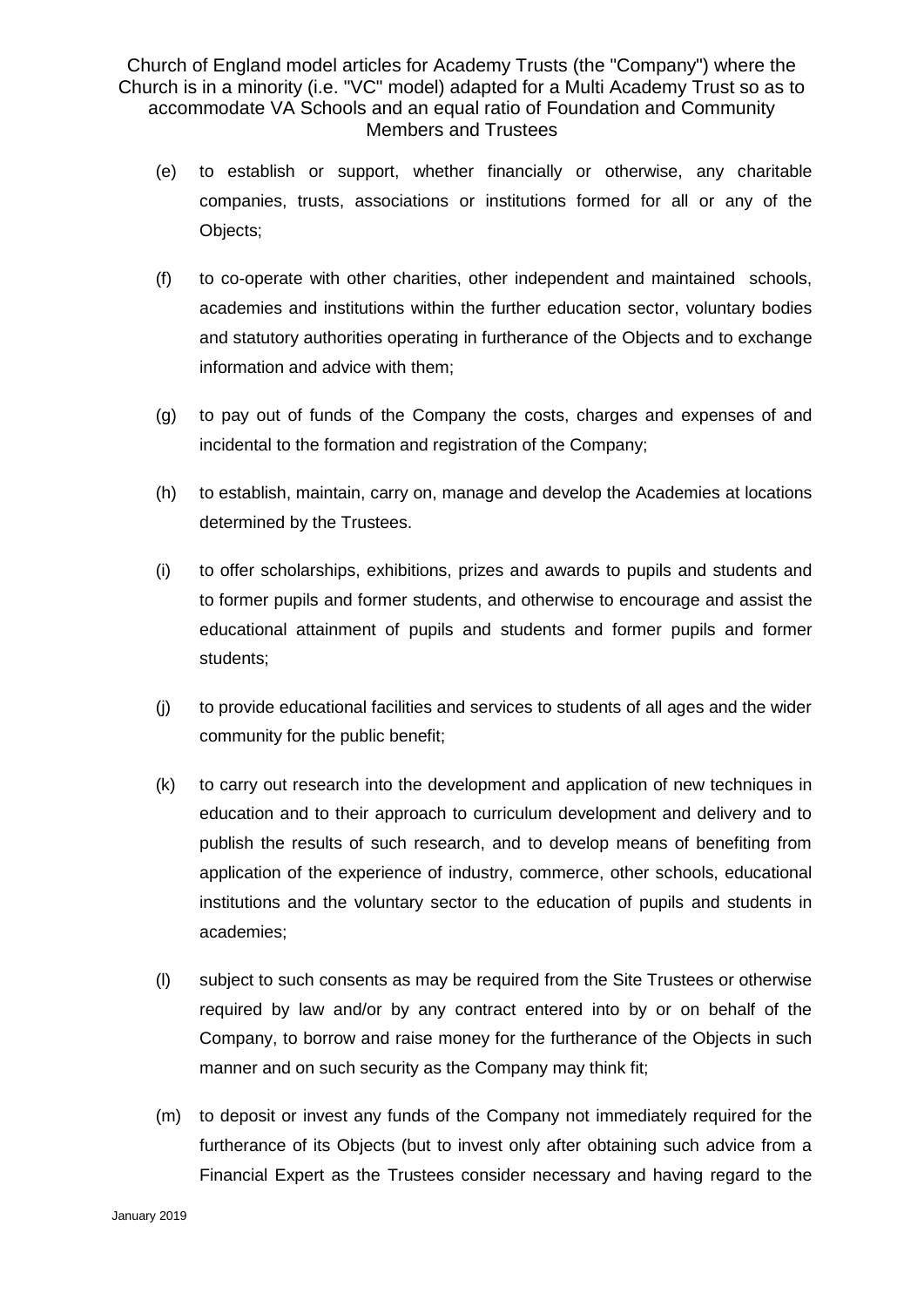suitability of investments and the need for diversification);

- (n) to delegate the management of investments to a Financial Expert, but only on terms that:
	- (i) the investment policy is set down in writing for the Financial Expert by the Trustees;
	- (ii) every transaction is reported promptly to the Trustees;
	- (iii) the performance of the investments is reviewed regularly with the Trustees;
	- (iv) the Trustees are entitled to cancel the delegation arrangement at any time;
	- (v) the investment policy and the delegation arrangement are reviewed at least once a year;
	- (vi) all payments due to the Financial Expert are on a scale or at a level which is agreed in advance and are notified promptly to the Trustees on receipt; and
	- (vii) the Financial Expert must not do anything outside the powers of the Trustees;
- (o) to arrange for investments or other property of the Company to be held in the name of a nominee company acting under the control of the Trustees or of a Financial Expert acting under their instructions, and to pay any reasonable fee required;
- (p) to provide indemnity arrangements to Trustees, Site Trustees and the members of Local Governing Bodies in accordance with, and subject to the conditions of section 232 to 235 of the Companies Act 2006, section 189 of the Charities Act 2011 or any other provision of law applicable to charitable companies and any such indemnity is limited accordingly;
- (q) subject in respect of any use of their property to such consents as may be required from the Site Trustees and to any terms and conditions the Site Trustees may require to establish subsidiary companies to carry on any trade or business for the purpose of raising funds for the Company;
- (r) to discharge any liability necessarily incurred by the Site Trustees to further the purposes of the Company; and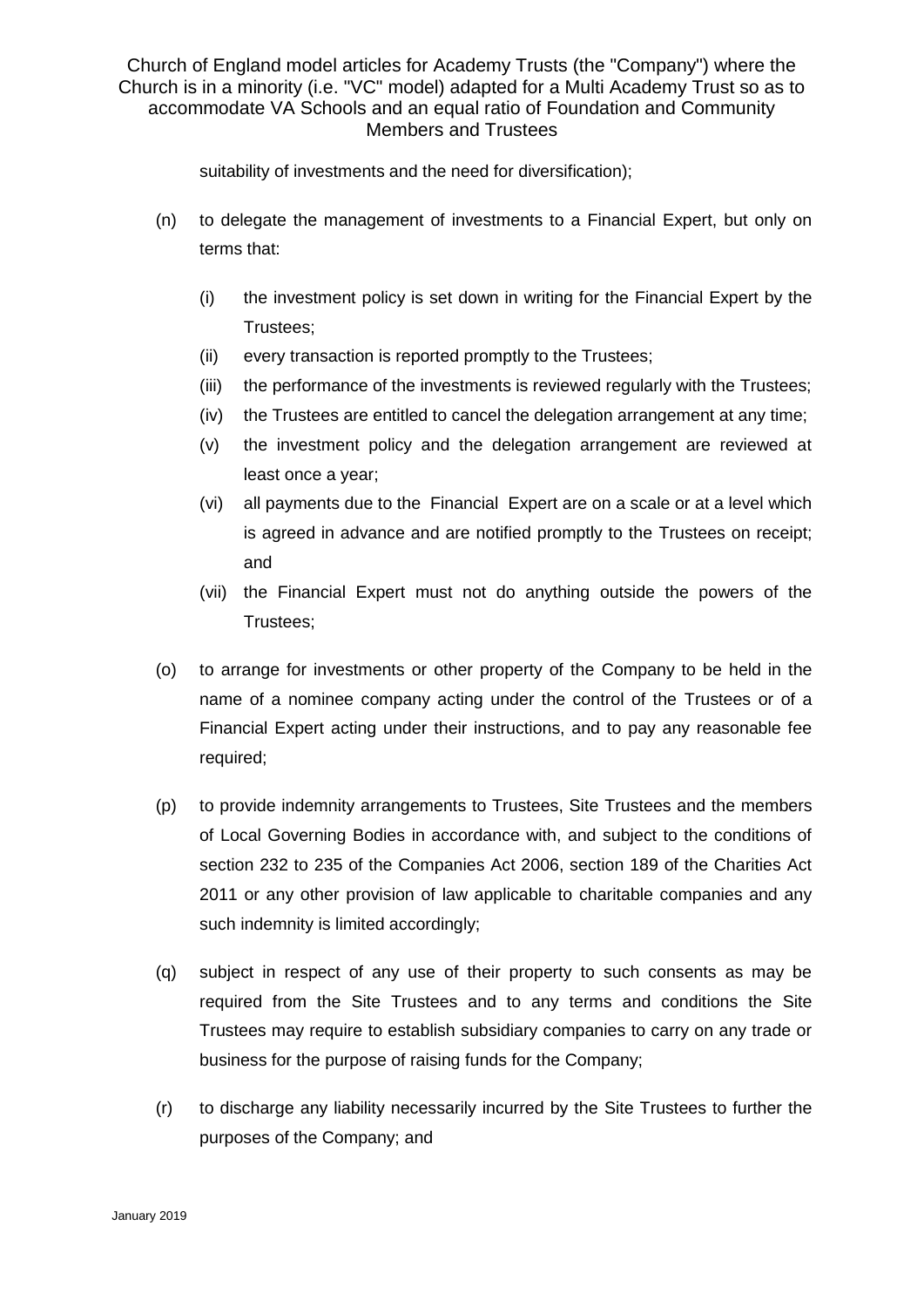(s) to do all such other lawful things as are necessary for or are incidental to or conducive to the achievement of the Objects and appropriate to the religious character of any Academy including entering into any protocol, arrangement or agreement with the Diocesan Corporate Member in relation to the exercise of powers and discharge of functions under the Measure.

# **APPLICATION OF INCOME AND PROPERTY**

6.1 The income and property of the Company shall be applied solely towards the promotion of the Objects.

# **MEMBERS' BENEFITS AND CONFLICTS OF INTEREST**

- 6.2 None of the income or property of the Company may be paid or transferred directly or indirectly by way of dividend bonus or otherwise by way of profit to any member of the Company. Nonetheless a Member of the Company who is not also a Trustee may:
	- (a) benefit as a beneficiary of the Company;
	- (b) be paid reasonable and proper remuneration for any goods or services supplied to the Company;
	- (c) be paid rent for premises let by the Member of the Company if the amount of the rent and other terms of the letting are reasonable and proper; and
	- (d) be paid interest on money lent to the Company at a reasonable and proper rate, such rate not to exceed 2 per cent per annum below the base lending rate of a UK clearing bank selected by the Trustees, or 0.5%per annum, whichever is the higher.
- 6.2A The Trustees may only rely upon the authority provided by Article 6.2 to allow a benefit to a Member if each of the following conditions is satisfied:
	- (a) the remuneration or other sums paid to the Member do not exceed an amount that is reasonable in all the circumstances; and
	- (b) the Trustees are satisfied that it is in the interests of the Company to contract with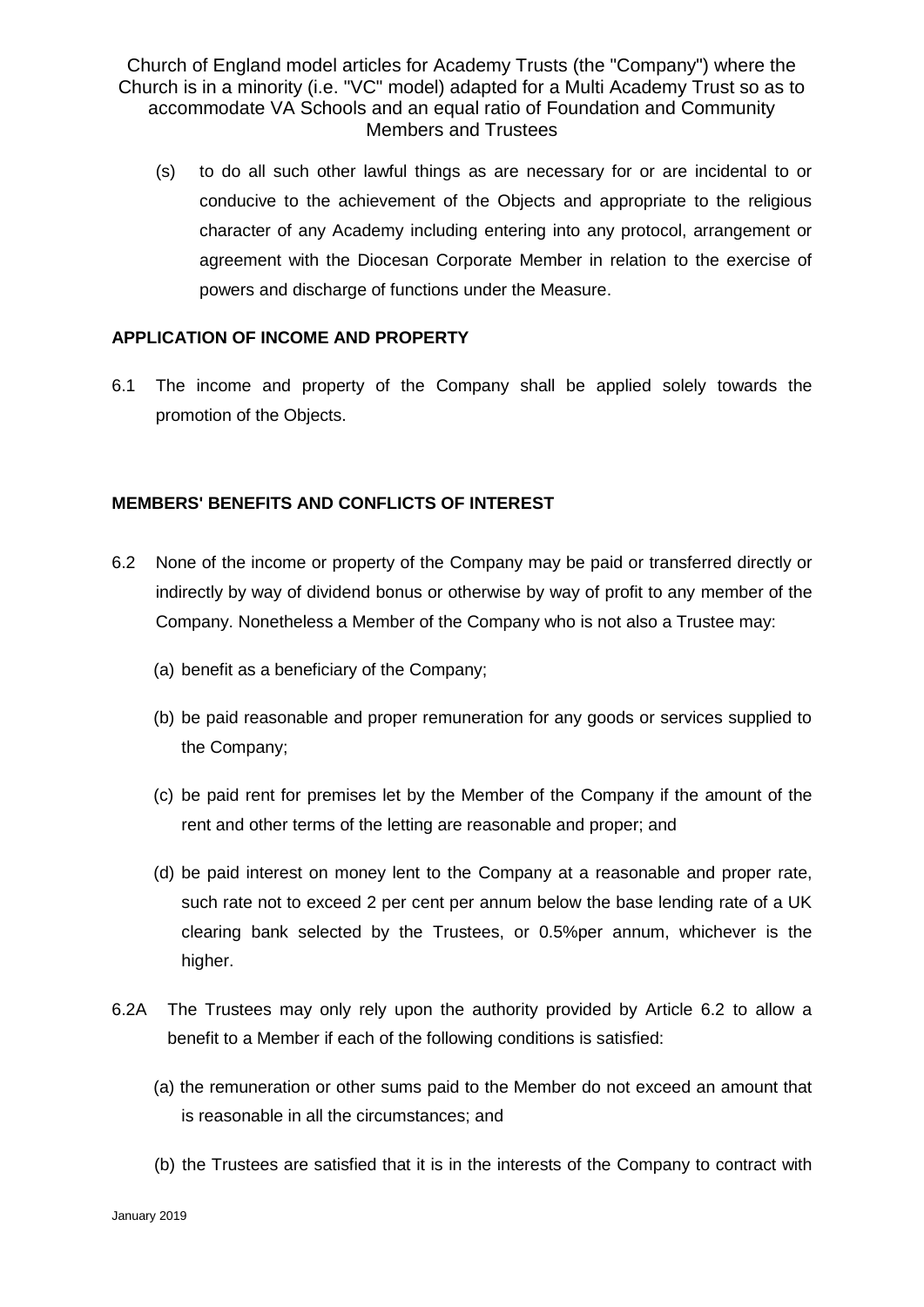that Member rather than with someone who is not a Member. In reaching that decision the Trustees must balance the advantage of contracting with a Member against the disadvantages of doing so; and

(c) the reason for their decision is recorded by the Trustees in the minute book.

# **TRUSTEES' AND SITE TRUSTEES' INDEMNITY**

- 6.3 A Trustee and a Site Trustee may benefit from any indemnity arrangement purchased at the Company's expense, or any arrangement so agreed with the Secretary of State to cover the liability of the Trustees and the Site Trustees which by virtue of any rule of law would otherwise attach to them in respect of any negligence, default or breach of trust or breach of duty of which they may be guilty in relation to the Company or to any trust of any Academy site, provided that any such arrangement shall not extend to:
	- (i) any claim arising from any act or omission which Trustees or Site Trustees (or any of them) knew to be a breach of trust (including a breach of any trust relating to any Academy site) or breach of duty or which was committed by the Trustees or Site Trustees (or any of them) in reckless disregard to whether it was a breach of trust or breach of duty or not; and
	- (ii) the costs of any unsuccessful defence to a criminal prosecution brought against the Trustees or Site Trustees (or any of them) in their capacity as Trustees of the Company or as Site Trustees of any Academy site.

Further, this Article does not authorise a Trustee or Site Trustee to benefit from any indemnity arrangements that would be rendered void by any provision of the Companies Act 2006, the Charities Act 2011 or any other provision of law.

# **TRUSTEES' BENEFITS AND CONFLICTS OF INTEREST**

- 6.4 A public company, which has shares listed on a recognised stock exchange and of which any one Trustee holds no more than 1% of the issued capital of that company, may receive fees, remuneration or other benefit in money or money's worth from the Company.
- 6.5 A Trustee may at the discretion of the Trustees be reimbursed from the property of the Company for reasonable expenses properly incurred by him or her when acting on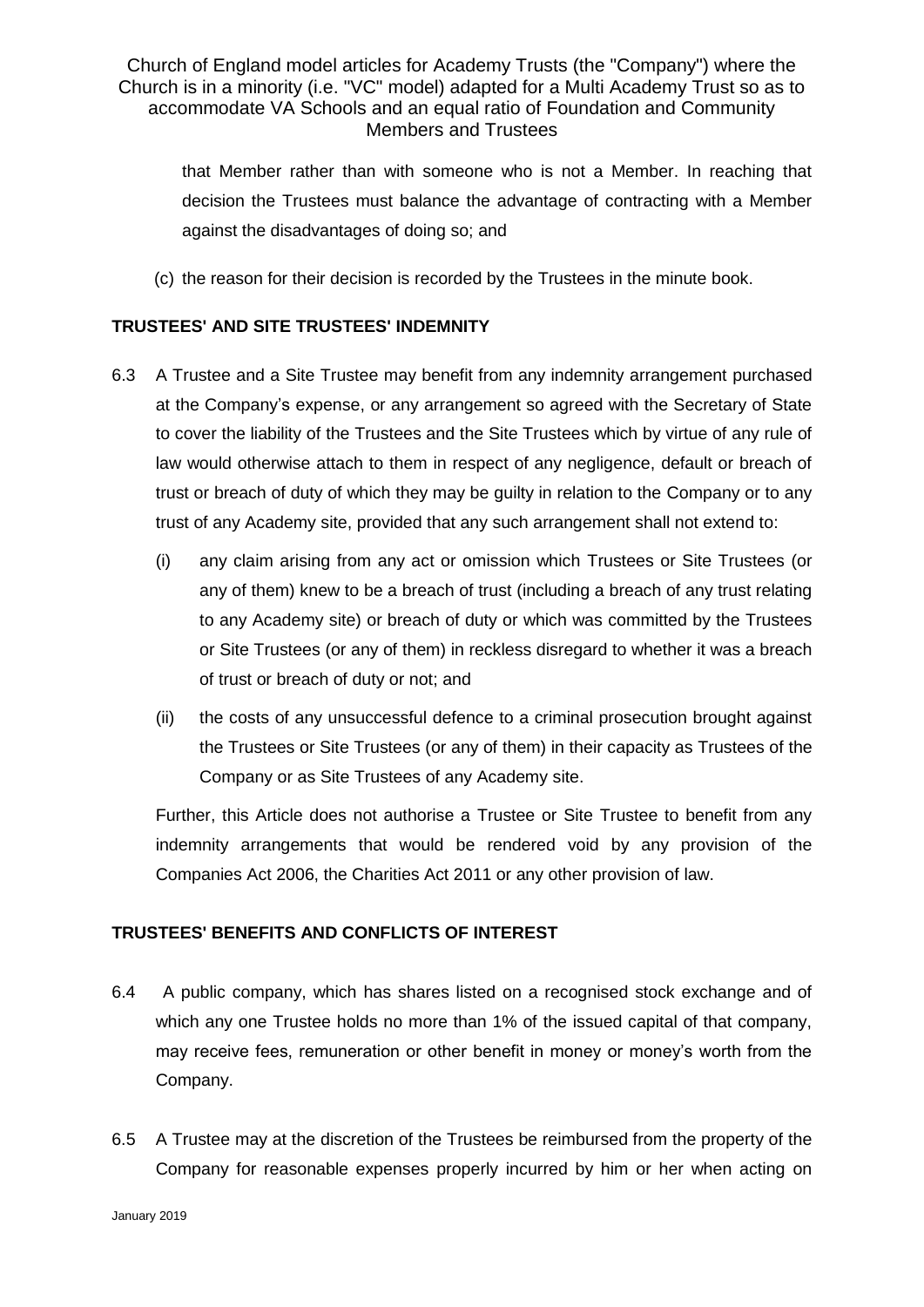behalf of the Company, but excluding expenses in connection with foreign travel.

- 6.6 No Trustee may:
	- (a) buy any goods or services from the Company;
	- (b) sell goods, services, or any interest in land to the Company;
	- (c) be employed by, or receive any remuneration from the Company (other than the Chief Executive Officer (to the extent that he is a Trustee) whose employment and/or remuneration is subject to the procedure and conditions in Article 6.8); or
	- (d) receive any other financial benefit from the Company: unless:
		- (i) the payment is permitted by Article 6.7 and the Trustees follow the procedure and observe the conditions set out in Article 6.8; or
		- (ii) the Trustees obtain the prior written approval of the Charity Commission and fully comply with any procedures it prescribes.
- 6.7 Subject to Article 6.8, a Trustee may:
	- (a) receive a benefit from the Company in the capacity of a beneficiary of the Company;
	- (b) be employed by the Company or enter into a contract for the supply of goods or services to the Company, other than for acting as a Trustee;
	- (c) receive interest on money lent to the Company at a reasonable and proper rate not exceeding 2% per annum below the base rate of a clearing bank to be selected by the Trustees, or 0.5%per annum, whichever is the higher; and
	- (d) receive rent for premises let by the Trustee to the Company if the amount of the rent and the other terms of the lease are reasonable and proper.
- 6.8 The Company and its Trustees may only rely upon the authority provided by Article 6.7 if each of the following conditions is satisfied:
	- (a) the remuneration or other sums paid to the Trustee do not exceed an amount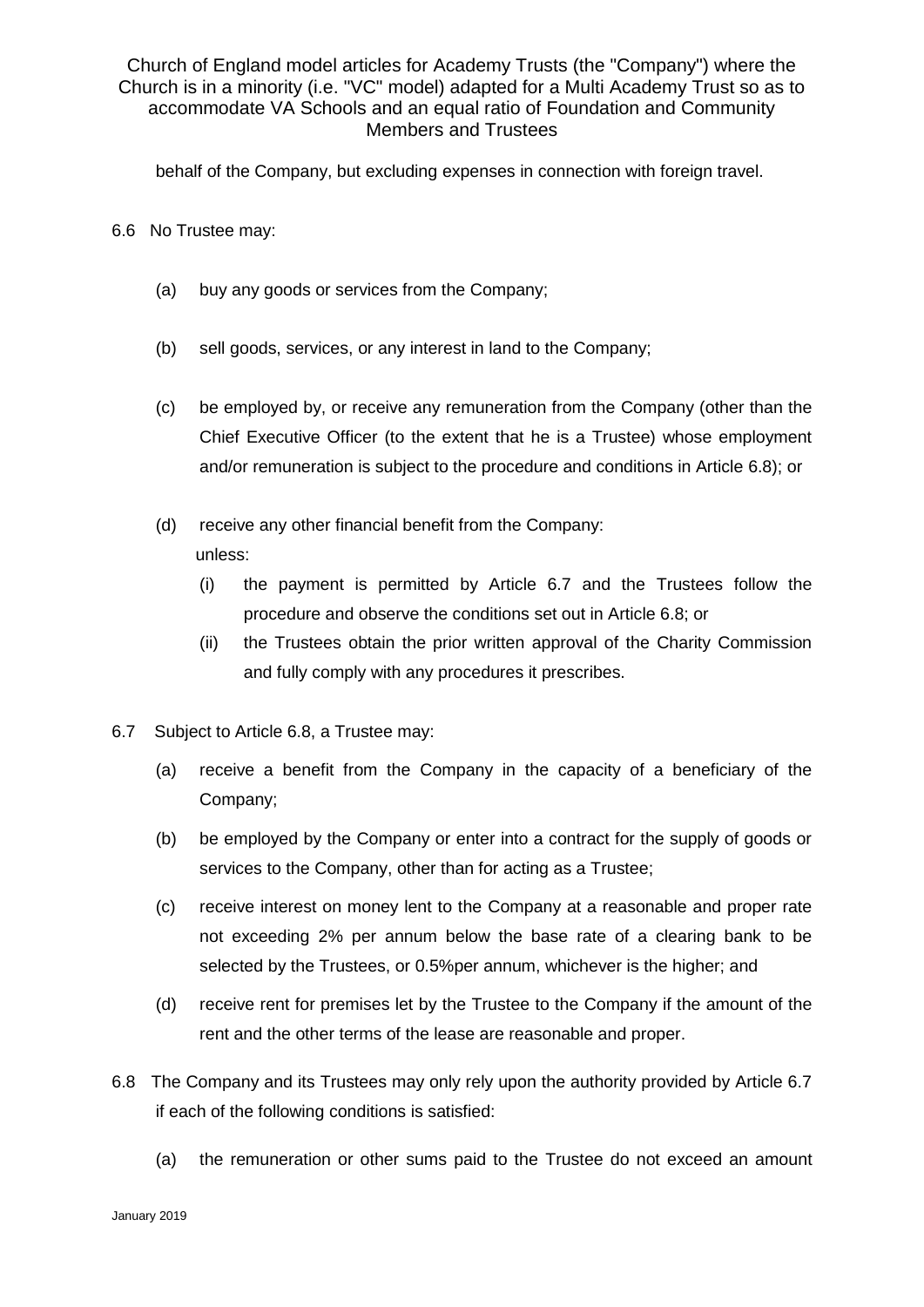that is reasonable in all the circumstances; and

- (b) the Trustee is absent from the part of any meeting at which there is discussion of:
	- (i) his or her employment, remuneration, or any matter concerning the contract, payment or benefit; or
	- (ii) his or her performance in the employment, or his or her performance of the contract; or
	- (iii) any proposal to enter into any other contract or arrangement with him or her or to confer any benefit upon him or her that would be permitted under Article 6.7; or
	- (iv) any other matter relating to a payment or the conferring of any benefit permitted by Article 6.7; and
- (c) the Trustee does not vote on any such matter and is not to be counted when calculating whether a quorum of Trustees is present at the meeting; and
- (d) in relation to proposed contracts for employment or services (except, where the Chief Executive Officer is a Trustee, the principal employment contract or contract for services under which he is employed or engaged by the Company), the other Trustees are satisfied that it is in the interests of the Company to employ or to contract with that Trustee rather than with someone who is not a Trustee. In reaching that decision the Trustees must balance the advantage of employing a Trustee against the disadvantages of doing so (especially the loss of the Trustee's services as a result of dealing with the Trustee's conflict of interest); and
- (e) the reason for their decision is recorded by the Trustees in the minute book; and
- (f) a majority of the Trustees then in office have received no such payments or benefit.

6.8A The provision in Article 6.6(c) that no Trustee may be employed by or receive any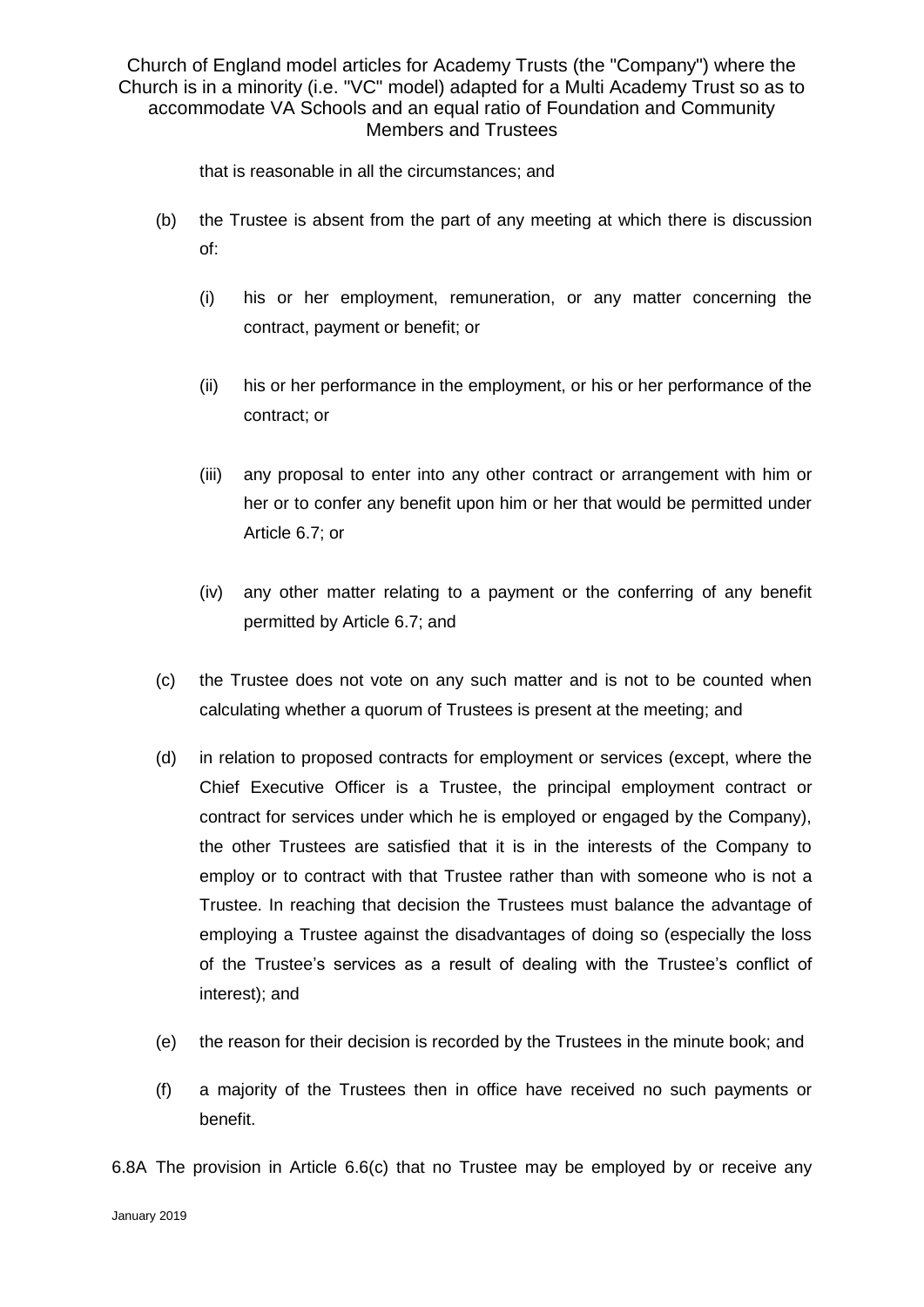remuneration from the Company (other than the Chief Executive Officer to the extent he is a Trustee) does not apply to an employee of the Company who is subsequently elected or appointed as a Trustee save that this Article shall only allow such a Trustee to receive remuneration or benefit from the Company in his capacity as an employee of the Company and provided that the procedure as set out in Articles 6.8(b) and 6.8 (c) is followed.

6.9 In Articles 6.2 - 6.9:

- (a) "company" shall include any company in which the Company:
	- holds more than 50% of the shares; or
	- controls more than 50% of the voting rights attached to the shares; or
	- has the right to appoint one or more Trustees to the board of the company;
- (b) "Trustee" shall include any child, stepchild, parent, grandchild, grandparent, brother, sister or spouse of the Trustee or any person living with the Trustee as his or her partner; and
- (c) the employment or remuneration of a Trustee includes the engagement or remuneration of any firm or company in which the Trustee is:
	- (i) a partner;
	- (ii) an employee;
	- (iii) a consultant;
	- (iv) a director;
	- (v) a member; or
	- (vi) a shareholder, unless the shares of the company are listed on a recognised stock exchange and the Trustee holds less than 1% of the issued capital.

# **LIMITED LIABILITY OF MEMBERS**

7. The liability of the Members of the Company is limited.

# **DISSOLUTION AND WINDING UP**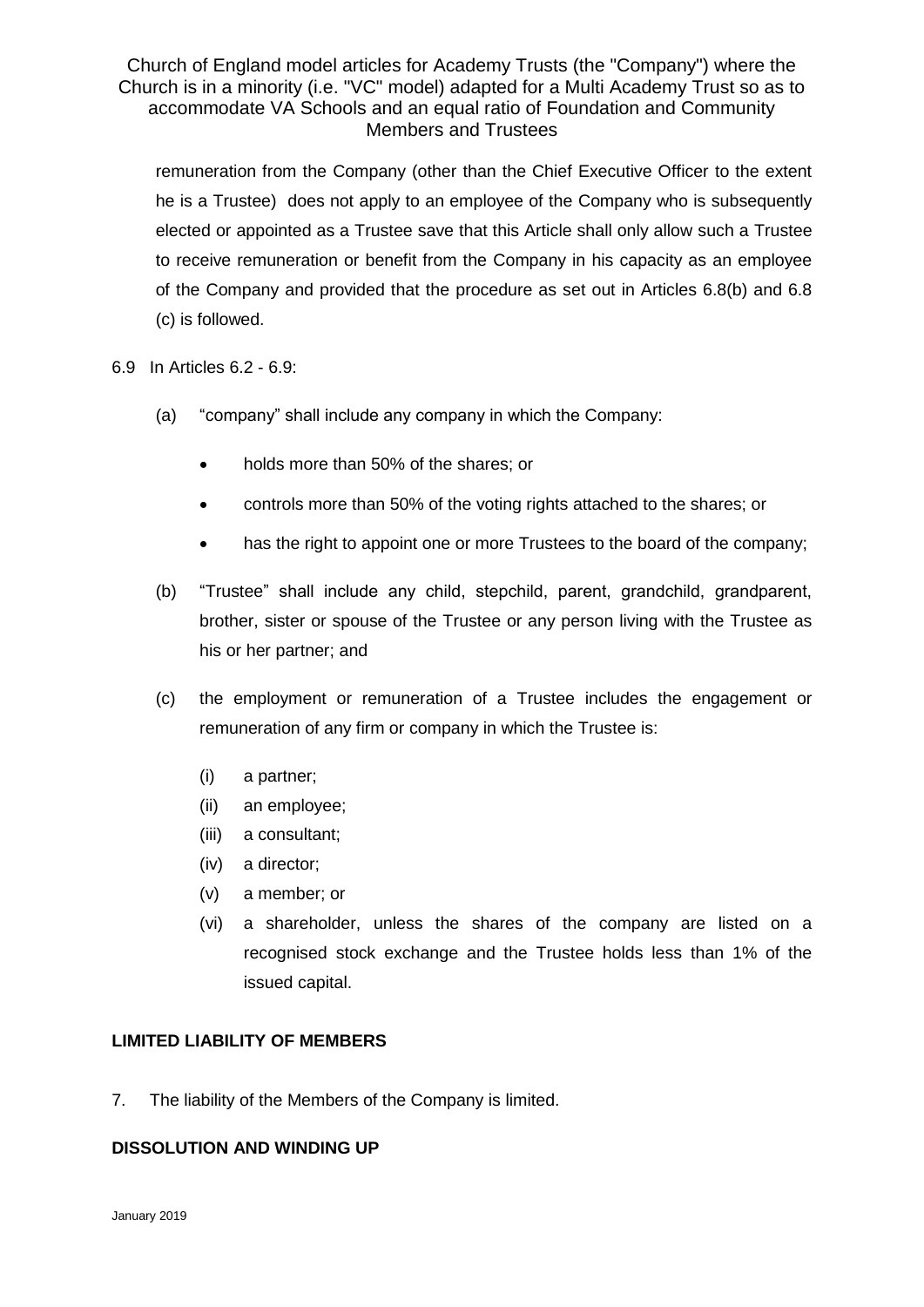- 8. Every Member of the Company undertakes to contribute such amount as may be required (not exceeding £10) to the Company's assets if it should be wound up while he is a Member or within one year after he ceases to be a Member, for payment of the Company's debts and liabilities before he ceases to be a Member, and of the costs, charges and expenses of winding up, and for the adjustment of the rights of the contributories among themselves.
- 9. If the Company is wound up or dissolved and after all its debts and liabilities (including any under section 2 of the Academies Act 2010) have been satisfied there remains any property it shall not be paid to or distributed among the Members of the Company (except for a Member which is itself a charity fulfilling the criteria set out below), but shall be given or transferred to some other charity or charities having objects similar to the Objects which prohibits the distribution of its or their income and property to an extent at least as great as is imposed on the Company by Article 6 above, chosen by the Members of the Company at or before the time of dissolution and if that cannot be done then to some other charitable object.

## **AMENDMENTS TO MEMORANDUM AND ARTICLES**

- 10. No alteration or addition shall be made to or in the provisions of the Memorandum and/or Articles without the written consent of the Diocesan Corporate Member provided that the Company is maintaining, carrying on, managing and developing at least one Church Academy. No alteration or addition to these Articles which would or is likely to affect the governance or Church of England ethos of any Church Academy shall be made without the written consent of the Site Trustees of the relevant Church Academy or Academies.
- 11. No alteration or addition shall be made to or in the provisions of the Articles which would have the effect (a) that the Company would cease to be a company to which section 60 of the Companies Act 2006 applies; or (b) that the Company would cease to be a charity; or (c) that it might weaken the maintenance of the ethos (whether Church of England or otherwise) at the Academies.

#### **MEMBERS**

12. The Members of the Company shall comprise: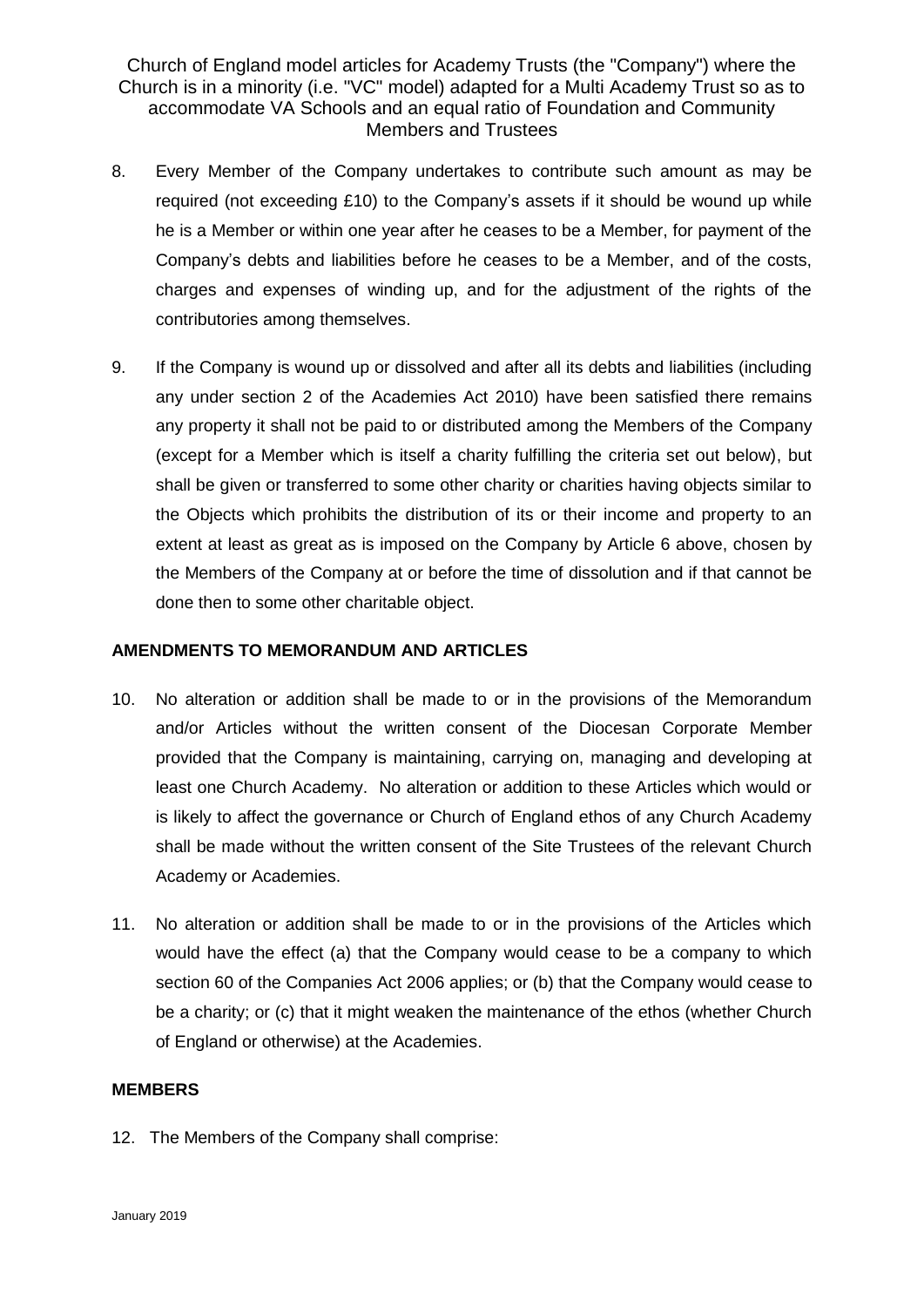- (a) the Diocesan Corporate Member;
- (b) any person appointed under Article 16B;
- (c) the chairman of the Trustees if so appointed;
- (d) any person appointed under Articles 15A or 16A;

provided that at any time the minimum number of Members shall not be less than three.

- 12A. An employee of the Company cannot be a Member of the Company.
- 13. Each person entitled to appoint Members in Article 12 shall have the right from time to time by written notice delivered to the Office to remove any Member appointed by them and to appoint a replacement Member to fill a vacancy whether resulting from such removal or otherwise.
- 14. If any of the persons entitled to appoint Members in Article 12:
	- (a) in the case of an individual, die or become legally incapacitated;
	- (b) in the case of a corporate entity, cease to exist and are not replaced by a successor institution;
	- (c) becomes insolvent or makes any arrangement or composition with their creditors generally; or
	- (d) ceases to themselves be a Member,

their right to appoint Members under these Articles shall vest in the remaining Members.

- 15. Membership will terminate automatically if:
	- (a) a Member (which is a corporate entity) ceases to exist and is not replaced by a successor institution;
	- (b) a Member (who is an individual) dies or becomes incapable by reason of illness or injury of managing and administering his or her own affairs; or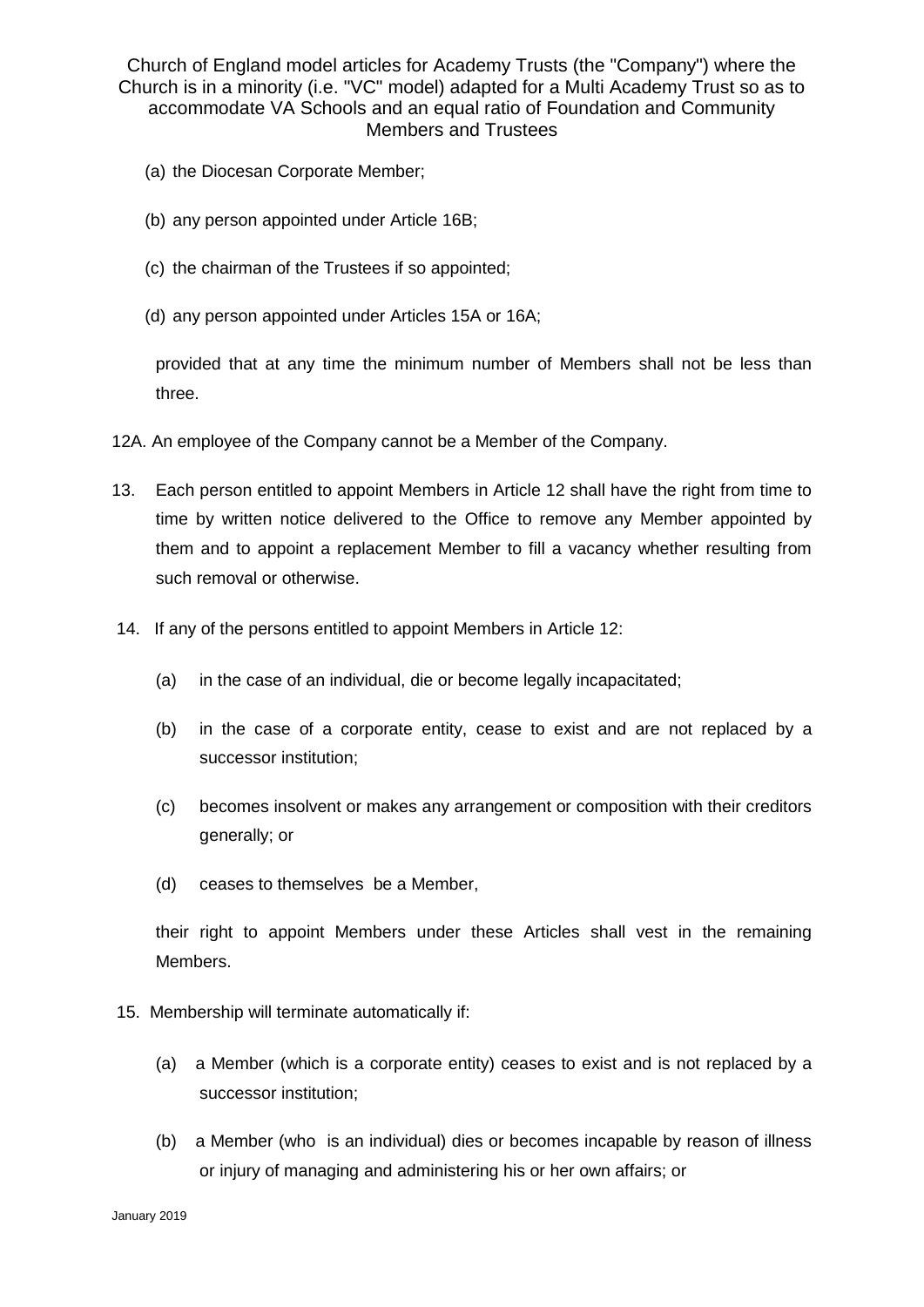- (c) a Member becomes insolvent or makes any arrangement or composition with that Member's creditors generally.
- 15A. The Members with the written consent of the Diocesan Corporate Member may agree by passing a special resolution to appoint such additional Members as they think fit.
- 16. In addition to their rights under Article 13 and subject to the requirements of the Relevant Funding Agreement, the Members with the written consent of the Diocesan Corporate Member may agree by passing a special resolution to remove any such additional Members appointed under Article 15A. The Member whose proposed removal is the subject of the resolution shall not be entitled to vote on that resolution.
- 16A. Upon the resignation or removal of any Member (including a signatory to the Memorandum) other than the Diocesan Corporate Member the Members shall appoint by majority a replacement Member if required to ensure that the number of Members appointed to represent the interests of the Church of England shall not exceed 50% of the total number of Members.
- 16B. If the number of Members appointed to represent the interests of the Church of England is less than 50% of the total number of Members the Diocesan Corporate Member may appoint additional Members provided that the total proportion of Members appointed to represent the interests of the Church of England does not exceed 50% of the total number of Members.
- 16C. In exercising their rights under these Articles and the Companies Act 2006, the Members shall not do any thing or take any action which would cause the Company to contravene its Objects.
- 17. Every person nominated to be a Member of the Company shall sign a written consent to become a Member or sign the register of Members on becoming a Member.
- 18. Any individual (but not corporate) Member may resign provided that after such resignation the number of Members is not less than three. A Member shall cease to be one immediately on the receipt by the Company of a notice in writing signed by the person or persons entitled to remove him under Articles 13 or 16 provided that no such notice shall take effect when the number of Members is less than three unless it contains or is accompanied by the appointment of a replacement Member.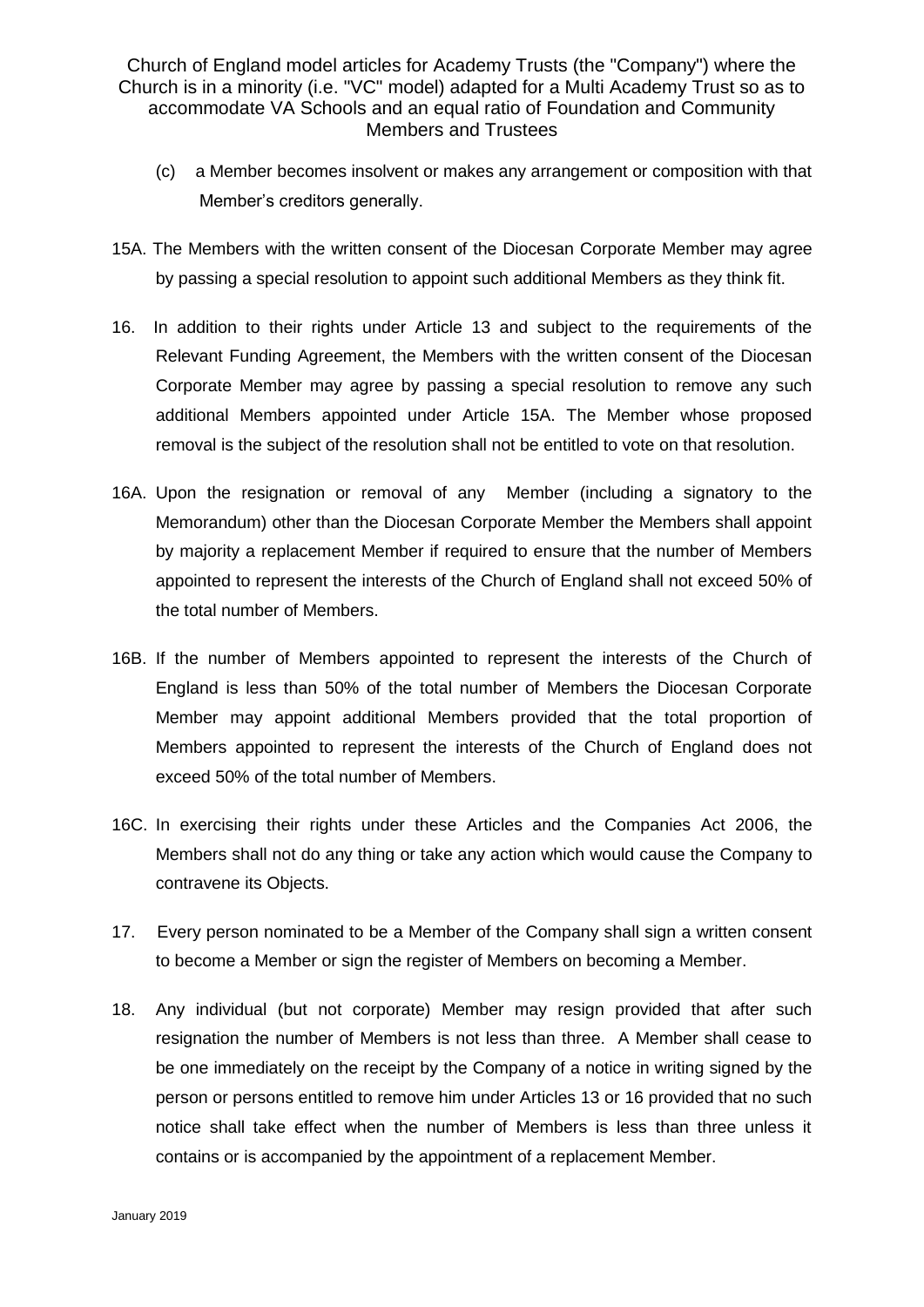18A. The Diocesan Corporate Member is not precluded by its membership of the Company from taking any action or exercising any function it has as Diocesan Board of Education under the Measure.

## **MEMBERS' MEETINGS: ANNUAL GENERAL MEETINGS AND GENERAL MEETINGS**

- 19. The Company shall hold an Annual General Meeting each Academy Financial Year in addition to any other meetings in that year, and shall specify the meeting as such in the notices calling it; and not more than fifteen months shall elapse between the date of one Annual General Meeting of the Company and that of the next; provided that so long as the Company holds its first Annual General Meeting within eighteen months of its incorporation, it need not hold it in the year of its incorporation or in the following year. The Annual General Meeting shall be held at such time and place as the Trustees shall appoint. All meetings of the Members other than Annual General Meetings shall be called General Meetings
- 20. The Trustees may call General Meetings and, on the requisition of Members pursuant to the provisions of the Companies Act 2006, shall forthwith proceed to convene a General Meeting in accordance with that Act. If there are not within the United Kingdom sufficient Trustees to call a General Meeting, any Trustee or any Member of the Company may call a General Meeting.

## **NOTICE OF GENERAL MEETINGS**

- 21. General Meetings shall be called by at least fourteen clear days' notice but a General Meeting may be called by shorter notice if it is so agreed by a majority in number of Members having a right to attend and vote and together representing not less than 90% of the total voting rights at that meeting.
- 21A. The notice shall specify the time and place of the meeting and the general nature of the business to be transacted and, in the case of an Annual General Meeting, shall specify the meeting as such. The notice shall also state that the Member is entitled to appoint a proxy. The notice shall be given to all the Members, all Trustees and the auditors.
- 22. The accidental omission to give notice of a meeting to, or the non-receipt of notice of a meeting by, any person entitled to receive notice shall not invalidate the proceedings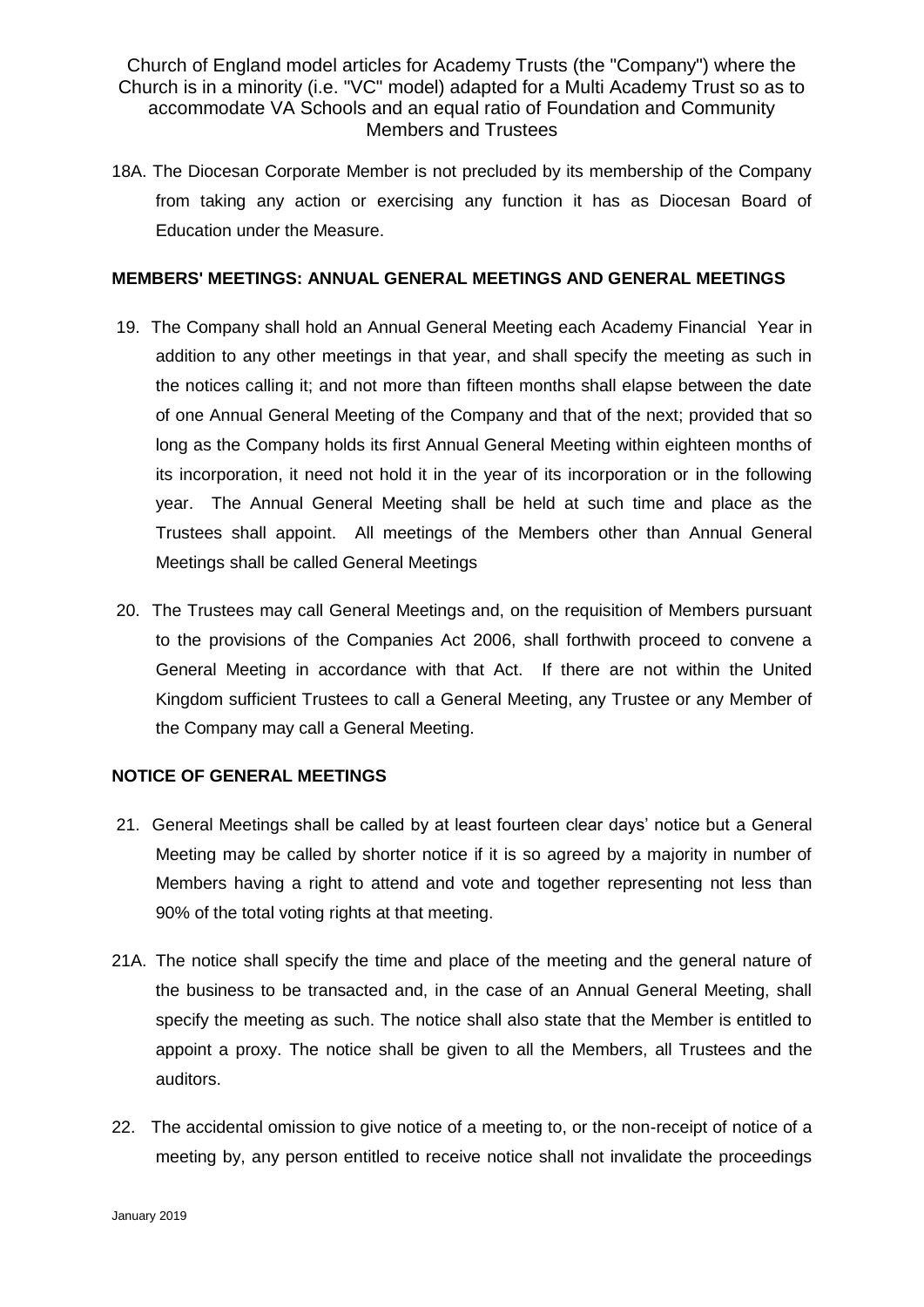at that meeting.

#### **PROCEEDINGS AT GENERAL MEETINGS**

- 23. No business shall be transacted at any meeting unless a quorum is present. A Member counts towards the quorum by being present either in person or by proxy. Three persons entitled to vote upon the business to be transacted, each being a Member or a proxy of a Member or a duly authorised representative of a corporate Member shall constitute a quorum.
- 24. If a quorum is not present within half an hour from the time appointed for the meeting, or if during a meeting a quorum ceases to be present, the meeting shall stand adjourned to the same day in the next week at the same time and place or to such time and place as the Trustees may determine.
- 25. The Members present and entitled to vote at the meeting shall elect by ordinary resolution one of their number to be the chairman of the General Meeting, and such election shall be binding on all Members and Trustees present at the meeting.
- 26. Not used.
- 27. A Trustee shall, notwithstanding that he is not a Member, be entitled to attend and speak (but not vote or be included in a quorum) at any General Meeting.
- 28. The chairman may, with the consent of a majority of the Members at a meeting at which a quorum is present (and shall if so directed by the meeting), adjourn the meeting from time to time and from place to place, but no business shall be transacted at any adjourned meeting other than the business which might properly have been transacted at the meeting had the adjournment not taken place. When a meeting is adjourned for fourteen days or more, at least seven clear days' notice shall be given specifying the time, date and place of the adjourned meeting and the general nature of the business to be transacted. Otherwise it shall not be necessary to give any such notice.
- 29. A resolution put to the vote of the meeting shall be decided on a show of hands unless before, or on the declaration of the result of the show of hands, a poll is duly demanded. Subject to the provisions of the Companies Act 2006, a poll may be demanded: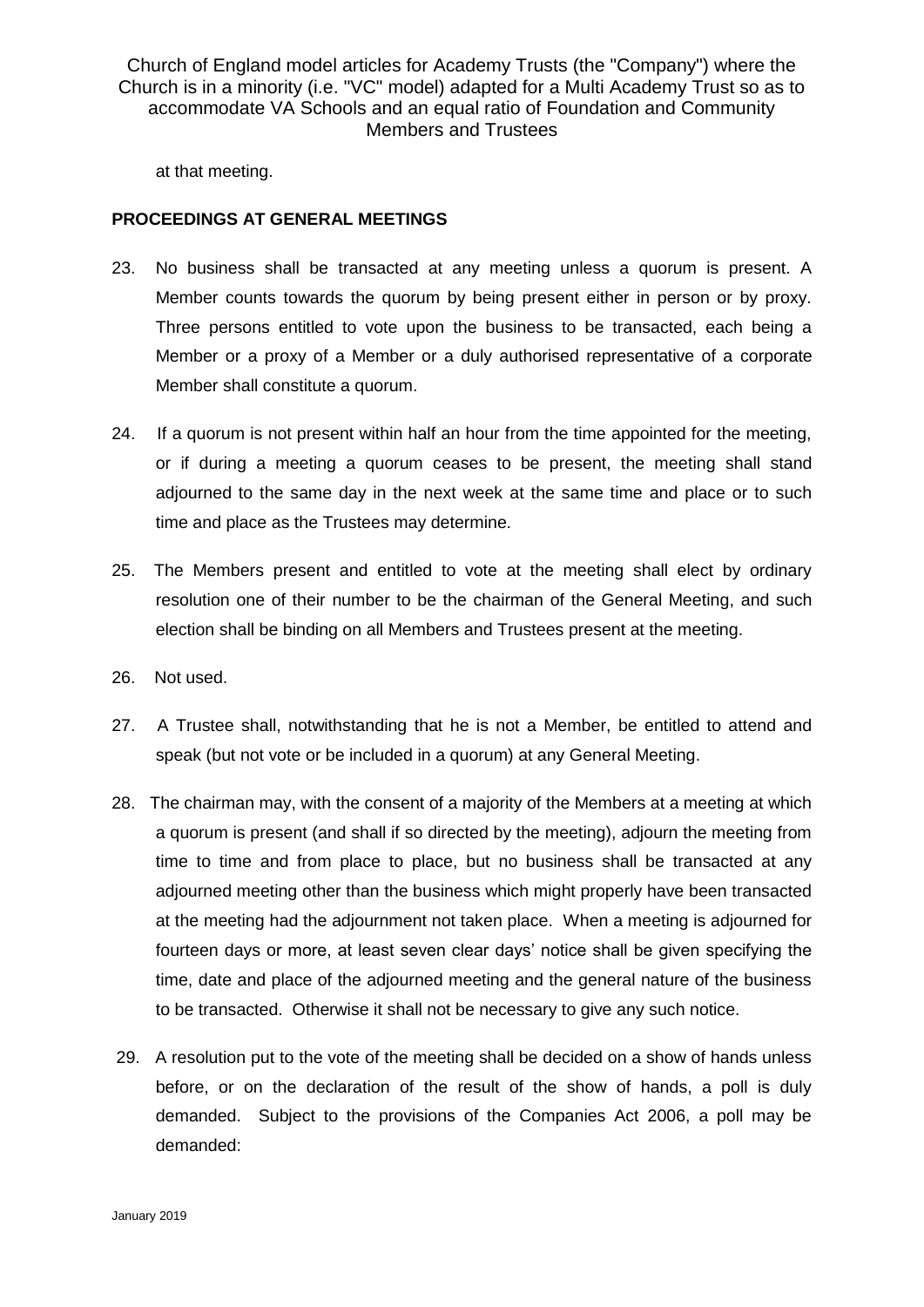- (a) by the chairman; or
- (b) by at least two Members having the right to vote at the meeting; or,
- (c) by a Member or Members representing not less than one-tenth of the total voting rights of all the Members having the right to vote at the meeting.
- 30. Unless a poll is duly demanded a declaration by the chairman that a resolution has been carried or carried unanimously, or by a particular majority, or lost, or not carried by a particular majority and an entry to that effect in the minutes of the meeting shall be conclusive evidence of the fact without proof of the number or proportion of the votes recorded in favour of or against such resolution.
- 31. The demand for a poll may be withdrawn, before the poll is taken, but only with the consent of the chairman. The withdrawal of a demand for a poll shall not invalidate the result of a show of hands declared before the demand for the poll was made.
- 32. A poll shall be taken as the chairman directs and he may appoint scrutineers (who need not be Members) and fix a time, date and place for declaring the results. The result of the poll shall be deemed to be the resolution of the meeting at which the poll was demanded.
- 33. A poll demanded on the election of the chairman or on a question of adjournment shall be taken immediately. A poll demanded on any other question shall be taken either immediately or at such time, date and place as the chairman directs not being more than thirty days after the poll is demanded. The demand for a poll shall not prevent continuance of a meeting for the transaction of any business other than the question on which the poll is demanded. If a poll is demanded before the declaration of the result of a show of hands and the demand is duly withdrawn, the meeting shall continue as if the demand had not been made.
- 34. No notice need be given of a poll not taken immediately if the time, date and place at which it is to be taken are announced at the meeting at which it is demanded. In other cases at least seven clear days' notice shall be given specifying the time, date and place at which the poll is to be taken.
- 35. A resolution in writing agreed by such number of members as required if it had been proposed at a General Meeting shall be as effectual as if it had been passed at a General Meeting duly convened and held provided that a copy of the proposed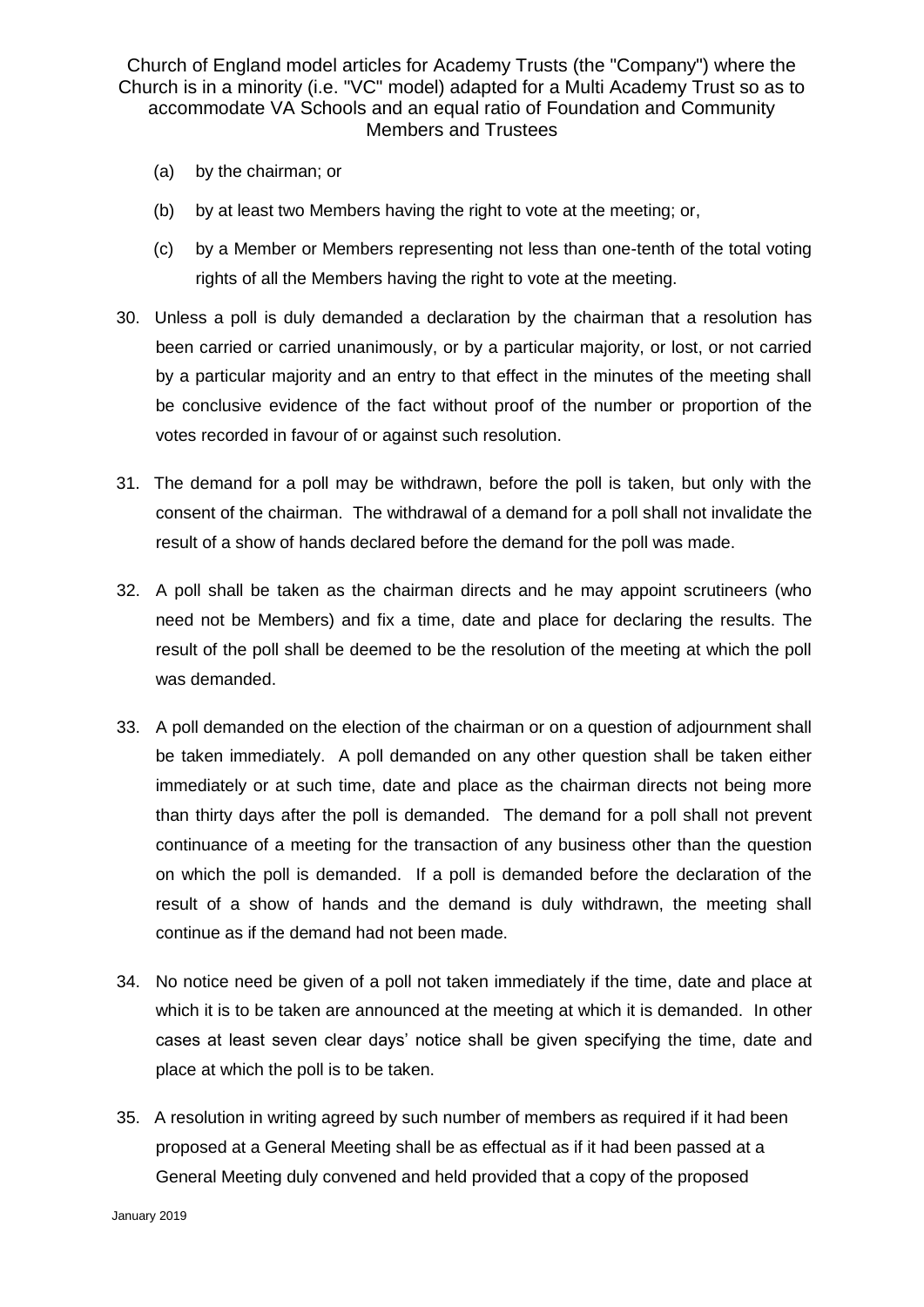resolution has been sent to every Member. The resolution may consist of several instruments in the like form each agreed by one or more Members.

## **VOTES OF MEMBERS**

- 36. On the show of hands every Member present in person shall have one vote. On a poll every Member present in person or by proxy shall have one vote. The chairman shall not have a second or casting vote.
- 37. Not used.
- 38. No Member shall be entitled to vote at any General Meeting unless all moneys then payable by him to the Company have been paid.
- 39. No objections shall be raised to the qualification of any person to vote at any General Meeting except at the meeting or adjourned meeting at which the vote objected to is tendered, and every vote not disallowed at the meeting shall be valid. Any objection made in due time shall be referred to the chairman whose decision shall be final and conclusive.
- 40. An instrument appointing a proxy shall be in writing, signed by or on behalf of the appointer and shall be in the following form (or in a form as near thereto as circumstances allow or in any other form which is usual or which the Trustees may approve) -

"I/We, …….., of ………, being a Member/Members of the above named Company, hereby appoint …… of ……, or in his absence, …….. of ……. as my/our proxy to attend, speak and vote in my/our name[s] and on my/our behalf at the Annual General Meeting/ General Meeting of the Company to be held on …..20[ ], and at any adjournment thereof.

Signed on ….. 20[ ]"

41. Where it is desired to afford Members an opportunity of instructing the proxy how he shall act the instrument appointing a proxy shall be in the following form (or in a form as near thereto as circumstances allow or in any other form which is usual or which the Trustees may approve) -

January 2019 "I/We, ……., of ……., being a Member/Members of the above-named Company,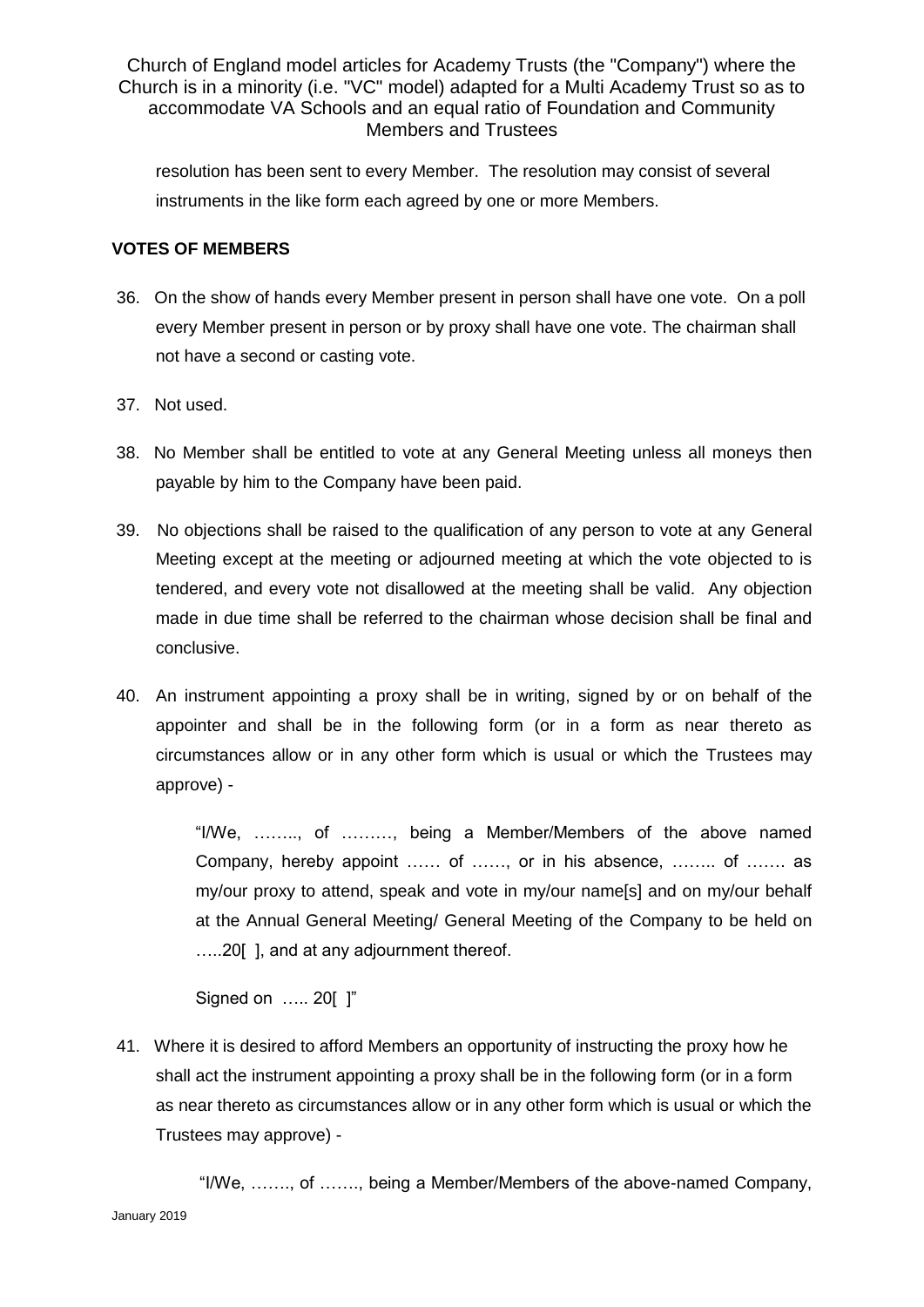> hereby appoint …. of ……., or in his absence, ….. of ……, as my/our proxy to attend, speak and vote in my/our name[s] and on my/our behalf at the Annual General Meeting/ General Meeting of the Company, to be held on …. 20[ ], and at any adjournment thereof.

This form is to be used in respect of the resolutions mentioned below as follows:

Resolution No. 1 \*for \* against

Resolution No. 2 \*for \* against.

\* Strike out whichever is not desired.

Unless otherwise instructed, the proxy may vote as he thinks fit or abstain from voting,

Signed on …. 20[ ]"

- 42. The instrument appointing a proxy and any authority under which it is signed or a copy of such authority certified by a notary or in some other way approved by the Members may:
	- (a) be deposited at the office or at such other place within the United Kingdom as is specified in the notice convening the meeting or in any instrument of proxy sent out by the Company in relation to the meeting not less than 48 hours before the time for holding the meeting or adjourned meeting at which the person named in the instrument proposes to vote, or
	- (b) in the case of a poll taken more than 48 hours after it is demanded, be deposited as aforesaid after the poll has been demanded and not less than 24 hours before the time appointed for the taking of the poll; or
	- (c) where the poll is not taken forthwith but is taken not more than 48 hours after it was demanded, be delivered at the meeting at which the poll was demanded to the chairman or to the Clerk or to any Trustee,

and an instrument of proxy which is not deposited or delivered in a manner so permitted shall be invalid.

43. A vote given or poll demanded by proxy or by the duly authorised representative of a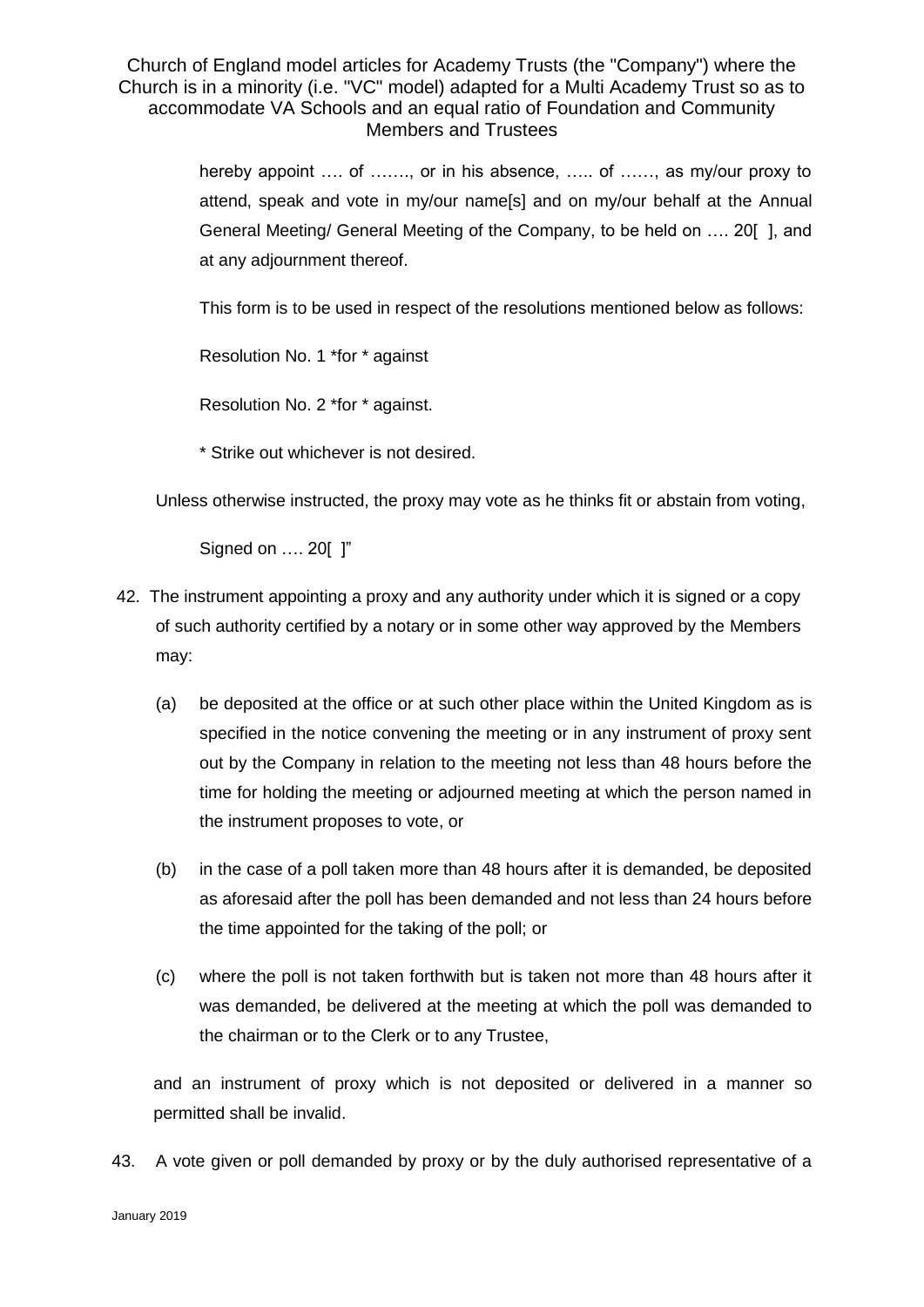corporation shall be valid notwithstanding the previous determination of the authority of the person voting or demanding a poll unless notice of the determination was received by the Company at the office or at such other place at which the instrument of proxy was duly deposited before the commencement of the meeting or adjourned meeting at which the vote given or the poll demanded or (or in the case of a poll taken otherwise than on the same day as the meeting or adjourned meeting) the time appointed for taking the poll.

44. Any organisation which is a Member of the Company may by resolution of its board of directors or other governing body authorise such person as it thinks fit to act as its representative at any meeting of the Company, and the person so authorised shall be entitled to exercise the same powers on behalf of the organisation which he represents as that organisation could exercise if it were an individual Member of the Company.

# **TRUSTEES**

- 45. The number of Trustees shall be not less than five, but (unless otherwise determined by special resolution) shall not be subject to any maximum.
- 45A. All Trustees upon their appointment or election and before exercising any duties as a Trustee shall give a written undertaking to the Members, the Site Trustees and the Diocesan Corporate Member to uphold the Objects of the Company.
	- 46. Subject to Articles 48-49 and 53, the Company shall have the following Trustees:
		- (a) No fewer than 3 Trustees, appointed under Article 50;
		- (b) No fewer than 3 Trustees, appointed under Article 50A;
		- (c) The Chief Executive Officer, if appointed under Article 57;
		- (d) A minimum of 2 Parent Trustees elected or appointed under Articles 53-56 in the event that no Local Governing Bodies are established under Article 100(a) or if no provision is made, or is planned, for at least 2 Parent Local Governors on each established Local Governing Body pursuant to Article 101A.
	- 47. The Company may also have any Co-opted Trustee appointed under Article 58.
	- 48. The first Trustees shall be those persons named in the statement delivered pursuant to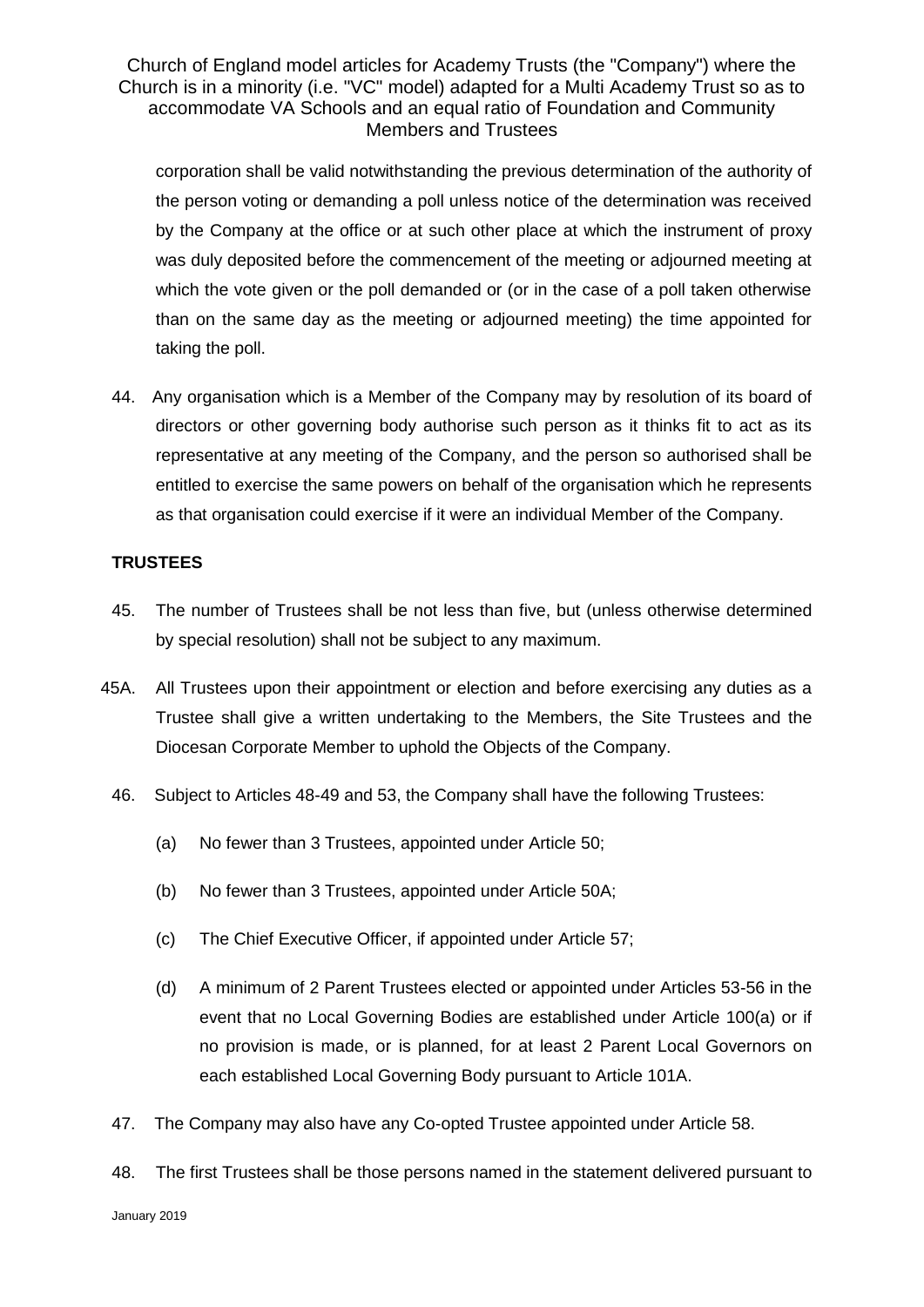sections 9 and 12 of the Companies Act 2006.

49. Future Trustees shall be appointed or elected, as the case may be, under these Articles. Where it is not possible for such a Trustee to be appointed or elected due to the fact that an Academy has not yet been established, then the relevant Article or part thereof shall not apply.

# **APPOINTMENT OF TRUSTEES**

- 50. The Members shall appoint by ordinary resolution a minimum of three Trustees.
- 50A. The Diocesan Corporate Member shall appoint at least three (and in its absolute discretion may appoint more than three) Trustees provided that the Trustees appointed under this Article shall not exceed 50% of the total number of Trustees.
- 50B. The total number of Trustees including the Chief Executive Officer if appointed to act as Trustee under Article 57 who are employees of the Company shall not exceed one third of the total number of Trustees.
- 50C. Not used.
- 50D. Not used.
- 51. Not used.
- 52. Not used.

## **PARENT TRUSTEES**

- 53. In circumstances where the Trustees have not appointed Local Governing Bodies in respect of the Academies as envisaged in Article 100(a) or if no provision is made for at least 2 Parent Local Governors on each established Local Governing Body pursuant to Article 101A there shall be a minimum of two Parent Trustees and otherwise such number as the Members shall decide who shall be appointed or elected in accordance with Articles 54 - 56.
- 54. Parent Trustees and Parent Local Governors shall be elected or, if the number of parents, or individuals exercising parental responsibility, standing for election is less than the number of vacancies, appointed (in accordance with the terms of reference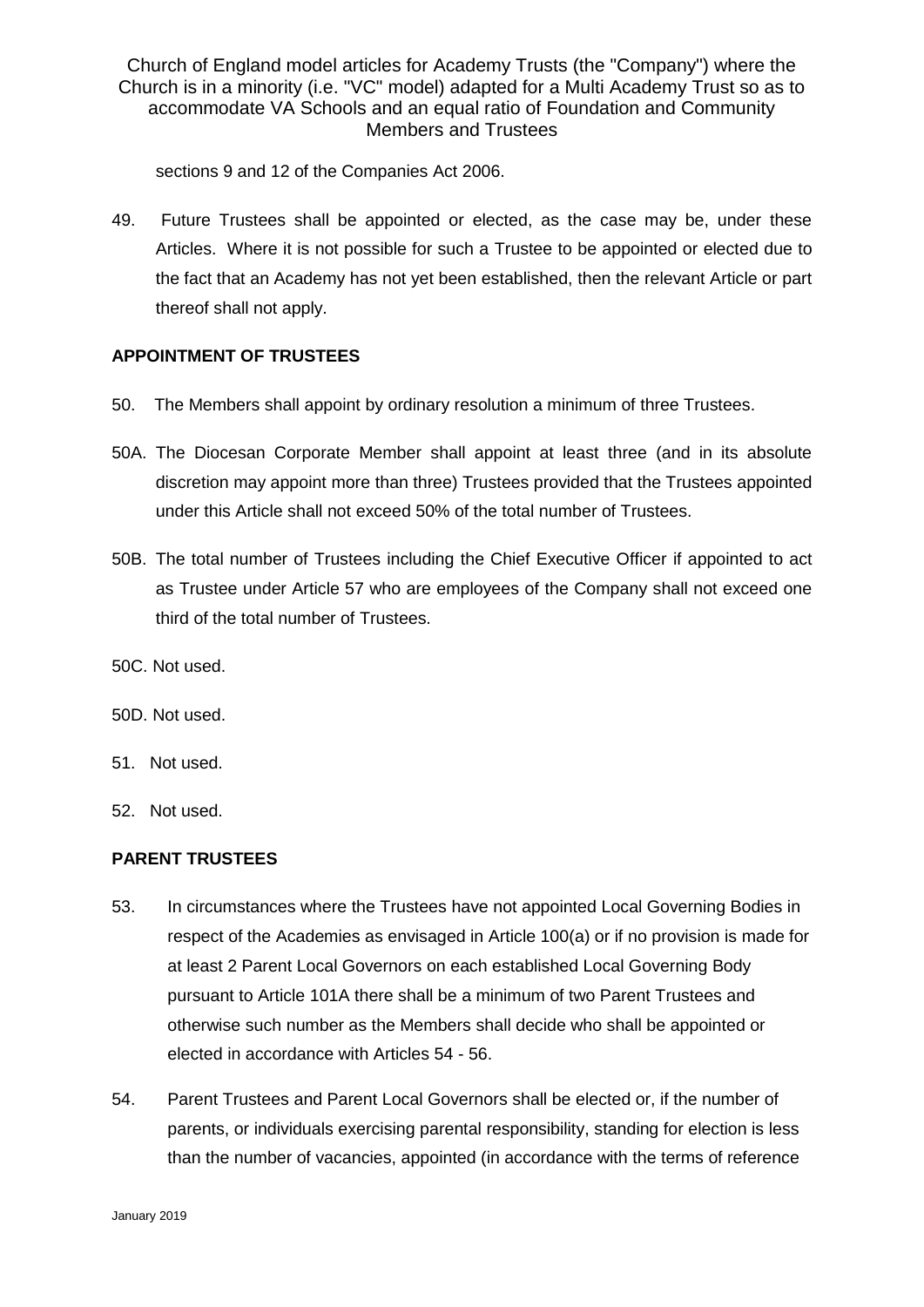determined by the Trustees from time to time). The elected or appointed Parent Trustees must be a parent, or an individual exercising parental responsibility, of a registered pupil at one or more of the Academies at the time when he is elected or appointed. The elected (or, if the number of parents or individuals exercising parental responsibility standing for election is less than the number of vacancies, appointed) Parent Local Governors of the Local Governing Body must be a parent, or an individual exercising parental responsibility, of a registered pupil at one or more of the Academies overseen by the Local Governing Body at the time when he is elected or appointed.

- 54AA. In the case of 16-19 Academies, references to 'a parent, or an individual exercising parental responsibility, of a registered pupil at one or more of the Academies' in Article 54 shall be deemed to be references to 'a parent or an individual exercising parental responsibility of, a registered student at that 16-19 Academy' or, in circumstances where no parent, or an individual exercising parental responsibility, of a registered student at the 16-19 Academy is willing or able to act as a Parent Trustee or a Parent Local Governor, references to 'a parent, or an individual exercising parental responsibility, of a registered pupil at one or more of the Academies' shall be deemed to be references to 'a parent, or an individual exercising parental responsibility, of a child of above compulsory school age but not above the age of 19.
- 54A. The number of Parent Trustees and Parent Local Governors required shall be made up by Parent Trustees and Parent Local Governors appointed by the Trustees if the number of parents, or individuals exercising parental responsibility, standing for election is less than the number of vacancies.
- 55. The Trustees shall make all necessary arrangements for, and determine all other matters relating to, an election of the Parent Trustees or Parent Local Governors, including any question of whether a person is a parent, or an individual exercising parental responsibility, of a registered pupil at one of the Academies. Any election of the Parent Trustees or Parent Local Governors which is contested shall be held by secret ballot. For the purposes of any election of Parent Local Governors, any parent, or an individual exercising parental responsibility, of a registered pupil at the Academies overseen by the Local Governing Body shall be eligible to vote.
- 56. In appointing a Parent Trustee or Parent Local Governor the Trustees shall appoint a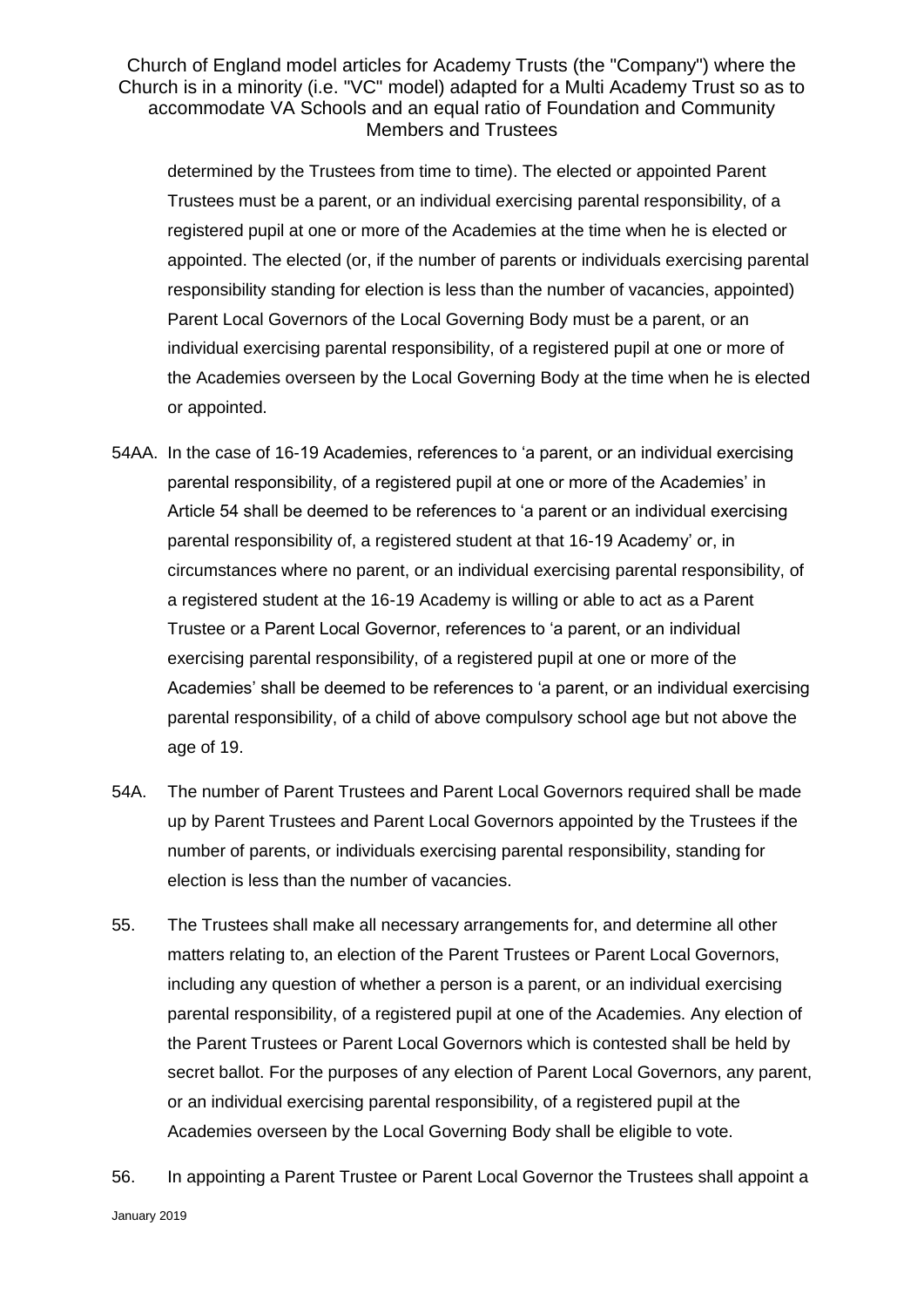person who is the parent, or an individual exercising parental responsibility, of a registered pupil at an Academy as described in Articles 54 and 54AA; or where the Trustees are exercising their power to appoint a Parent Trustee or Parent Local Governor and it is not reasonably practical to appoint a parent, or an individual exercising parental responsibility, as described in Articles 54 and 54AA, then the Trustees may appoint a person who is the parent, or an individual exercising parental responsibility, of a child within the age range of at least one of the Academies or, in the case of an appointment to a Local Governing Body, the age range of at least one of the Academies overseen by that Local Governing Body.

# **CHIEF EXECUTIVE OFFICER**

57. Providing that the Chief Executive Officer agrees so to act, the Members may by special resolution appoint the Chief Executive Officer as a Trustee.

## **CO-OPTED TRUSTEES**

58. The Trustees may appoint Co-opted Trustees. A 'Co-opted Trustee' means a person who is appointed to be a Trustee by being co-opted by Trustees who have not themselves been so appointed. The Trustees may not co-opt an employee of the Company as a Co-opted Trustee if thereby the number of Trustees who are employees of the Company would exceed one third of the total number of Trustees including the Chief Executive Officer to the extent he is a Trustee.

59 - 63. Not used.

## **TERM OF OFFICE**

64. The term of office for any Trustee shall be four years, save that this time limit shall not apply to any post which is held ex-officio. Subject to remaining eligible to be a particular type of Trustee, any Trustee may be re-appointed or re-elected in General Meeting.

## **RESIGNATION AND REMOVAL**

65. A Trustee shall cease to hold office if he resigns his office by notice to the Company (but only if at least three Trustees will remain in office when the notice of resignation is to take effect).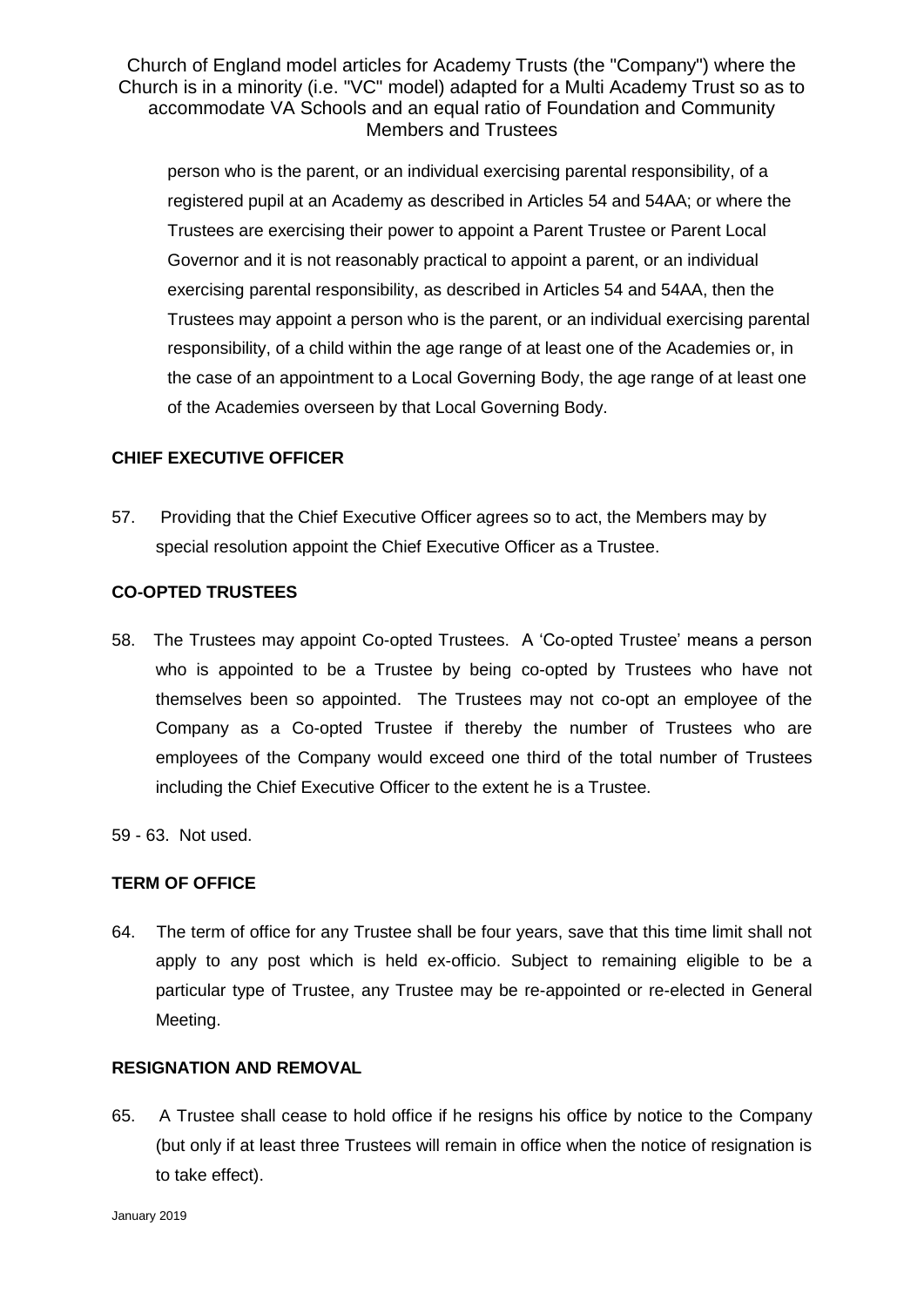- 66. A Trustee shall cease to hold office if he is removed by the person or persons who appointed or elected him, or otherwise by ordinary resolution of the Members in accordance with the Companies Act 2006.
- 67. Where a Trustee resigns his office or is removed from office, the Trustee or, where he is removed from office, those removing him, shall give written notice thereof to the Clerk.

# **DISQUALIFICATION OF TRUSTEES**

- 68. No person shall be qualified to be a Trustee unless he is aged 18 or over at the date of his election or appointment. No current pupil or current student of any Academy shall be a Trustee.
- 69. A Trustee shall cease to hold office if he becomes incapable by reason of illness or injury of managing or administering his own affairs.
- 70. A Trustee shall cease to hold office if he is absent without the permission of the Trustees from all their meetings held within a period of six months and the Trustees resolve that his office be vacated.
- 71. A person shall be disqualified from holding or continuing to hold office as a Trustee if:
	- (a) he has been declared bankrupt and/or his estate has been seized from his possession for the benefit of his creditors and the declaration or seizure has not been discharged, annulled or reduced; or
	- (b) he is the subject of a bankruptcy restrictions order or an interim order.
- 72. A person shall be disqualified from holding or continuing to hold office as a Trustee at any time when he is subject to a disqualification order or a disqualification undertaking under the Company Directors Disqualification Act 1986 or to an order made under section 429(2)(b) of the Insolvency Act 1986 (failure to pay under county court administration order).
- 73. A Trustee shall cease to hold office if he ceases to be a director of the Company by virtue of any provision in the Companies Act 2006 or is disqualified from acting as a trustee by virtue of section 178 of the Charities Act 2011 (or any statutory reenactment or modification of that provision).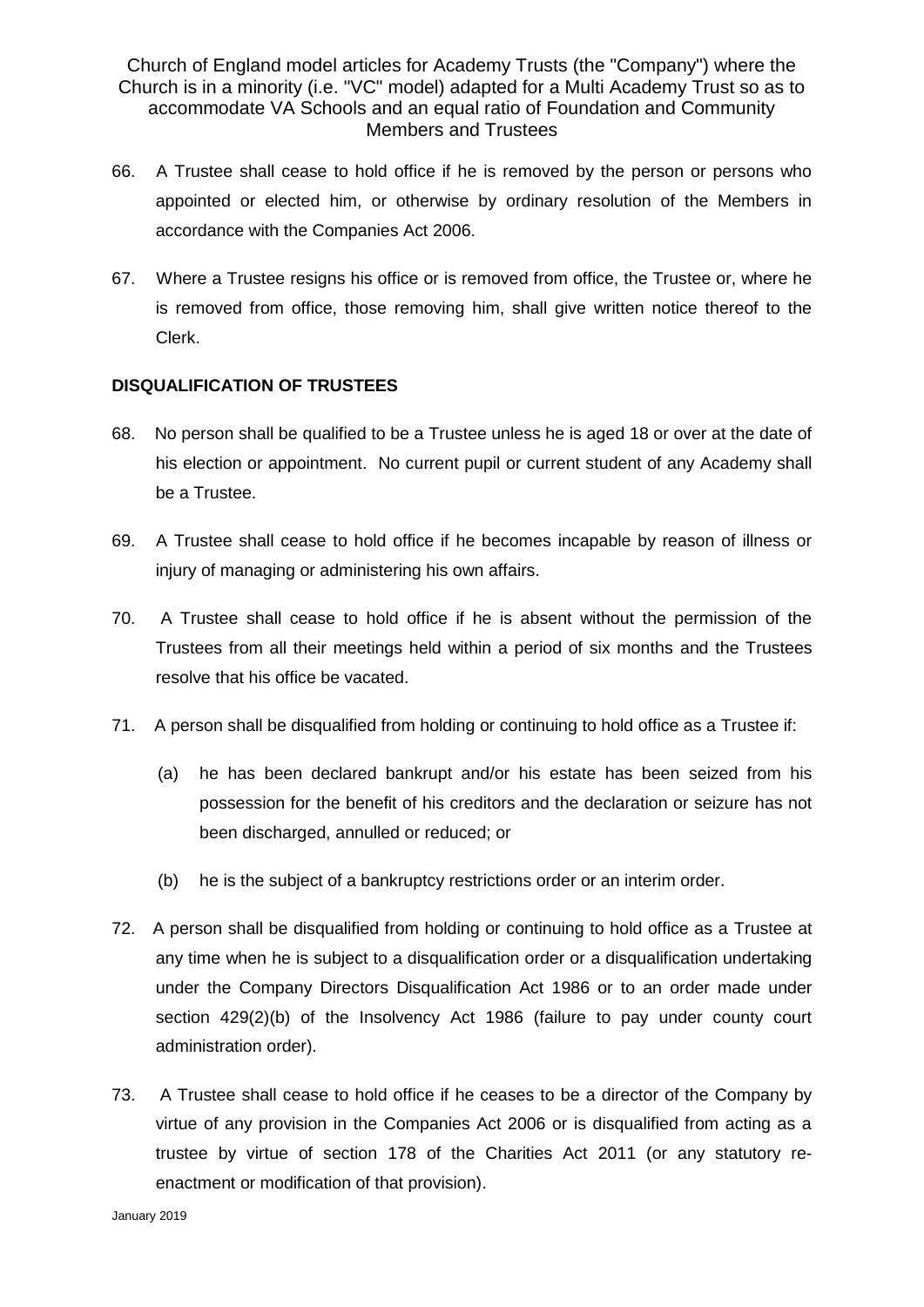- 74. A person shall be disqualified from holding or continuing to hold office as a Trustee if he has been removed from the office of director or trustee for a charity by an order made by the Charity Commission or the High Court on the grounds of any misconduct or mismanagement in the administration of the charity for which he was responsible or to which he was privy, or which he by his conduct contributed to or facilitated.
- 75. A person shall be disqualified from holding or continuing to hold office as a Trustee or a member of a Local Governing Body if he has not given the undertaking required by Article 45A (or Article 103) as applicable.
- 76 Not used.
- 77. A person shall be disqualified from holding or continuing to hold office as a Trustee where he has, at any time, been convicted of any criminal offence, excluding any that have been spent under the Rehabilitation of Offenders Act 1974 as amended, and excluding any offence for which the maximum sentence is a fine or a lesser sentence except where a person has been convicted of any offence which falls under section 178 of the Charities Act 2011.
- 78. After the first Academy has opened, a person shall be disqualified from holding or continuing to hold office as a Trustee if he has not provided to the chairman of the Trustees a criminal records certificate at an enhanced disclosure level under section 113B of the Police Act 1997. In the event that the certificate discloses any information which would in the opinion of either the chairman or the Chief Executive Officer confirm their unsuitability to work with children that person shall be disqualified. If a dispute arises as to whether a person shall be disqualified, a referral shall be made to the Secretary of State to determine the matter. The determination of the Secretary of State shall be final.
- 79. Where, by virtue of these Articles a person becomes disqualified from holding, or continuing to hold office as a Trustee; and he is, or is proposed, to become such a Trustee, he shall upon becoming so disqualified give written notice of that fact to the Clerk.
- 80. Articles 68 to 75, Articles 77 to 79 and Articles 97 to 98B also apply to any member of any committee of the Trustees, including a Local Governing Body, who is not a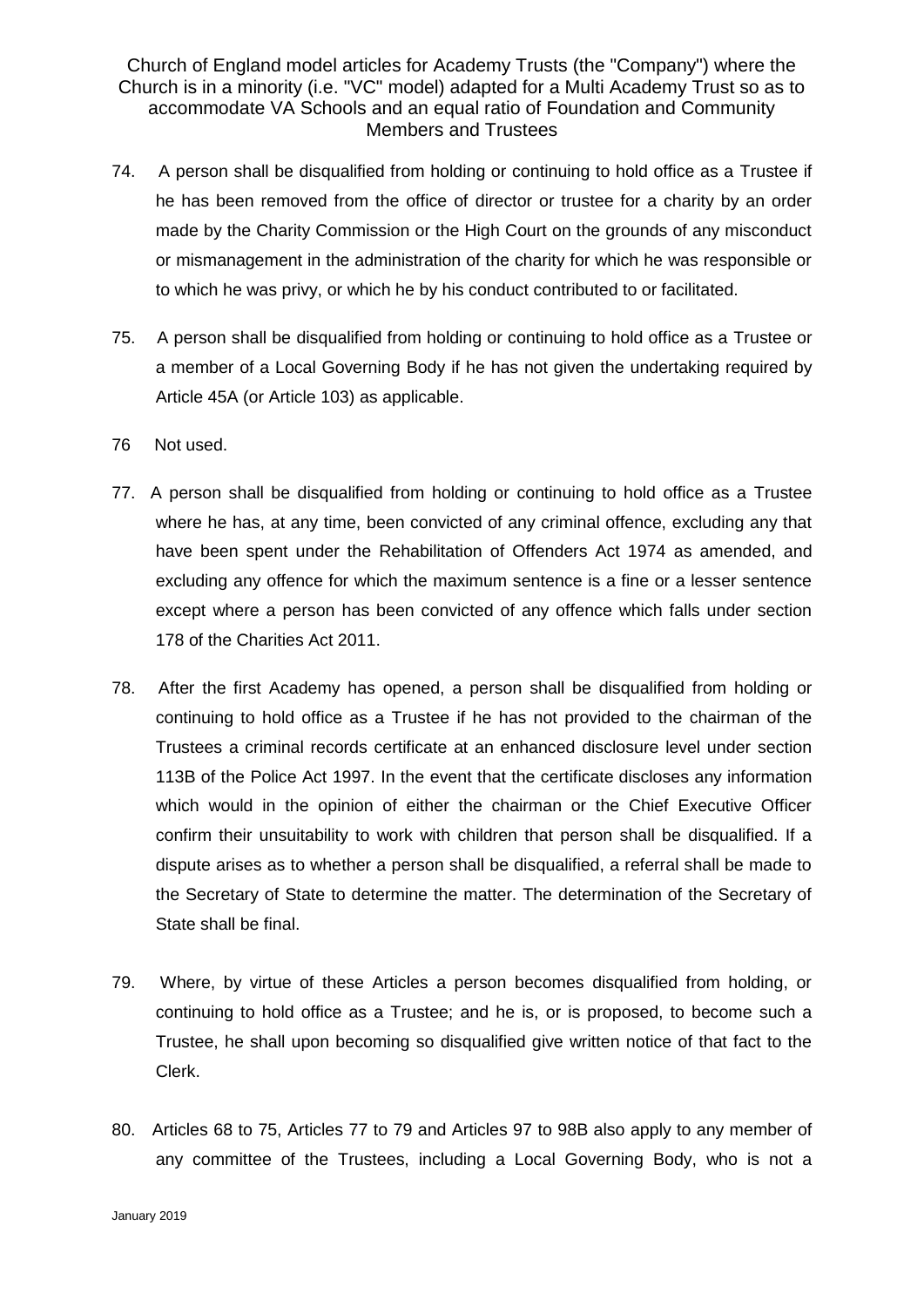Trustee.

# **CLERK TO THE TRUSTEES**

81. The Clerk shall be appointed by the Trustees for such term, at such remuneration and upon such conditions as they may think fit; and any Clerk so appointed may be removed by them. The Clerk shall not be a Trustee, or the Chief Executive Officer or a Principal. Notwithstanding this Article, the Trustees may, where the Clerk fails to attend a meeting of theirs, appoint any one of their number or any other person to act as Clerk for the purposes of that meeting. The Clerk may, but need not, be the appointed company secretary of the Company.

## **CHAIRMAN AND VICE-CHAIRMAN OF THE TRUSTEES**

- 82. The Trustees shall for each school year elect a chairman and a vice-chairman from among their number. A Trustee who is employed by the Company shall not be eligible for election as chairman or vice-chairman.
- 83. Subject to Article 84, the chairman or vice-chairman shall hold office as such until his successor has been elected in accordance with Article 85.
- 84. The chairman or vice-chairman may at any time resign his office by giving notice in writing to the Clerk. The chairman or vice-chairman shall cease to hold office if:
	- (a) he ceases to be a Trustee;
	- (b) he is employed by the Company;
	- (c) he is removed from office in accordance with these Articles; or
	- (d) in the case of the vice-chairman, he is elected in accordance with these Articles to fill a vacancy in the office of chairman.
- 85. Where by reason of any of the matters referred to in Article 84, a vacancy arises in the office of chairman or vice-chairman, the Trustees shall at their next meeting elect one of their number to fill that vacancy.
- 86. Where the chairman is absent from any meeting or there is at the time a vacancy in the office of the chairman, the vice-chairman shall act as the chair for the purposes of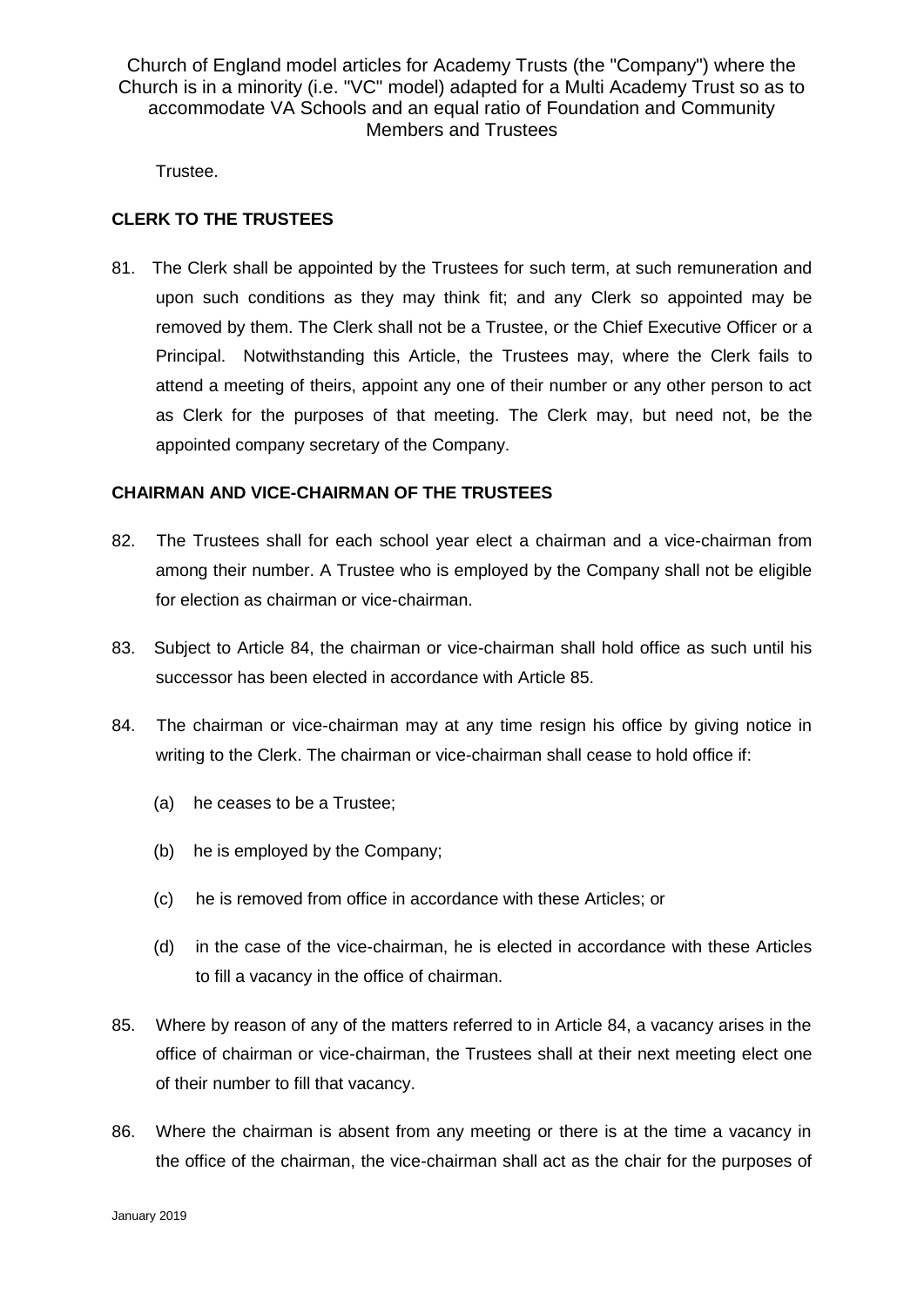the meeting.

87-89 Not used.

- 90. The Trustees may remove the chairman or vice-chairman from office in accordance with these Articles.
- 91. A resolution to remove the chairman or vice-chairman from office which is passed at a meeting of the Trustees shall not have effect unless:
	- (i) it is confirmed by a resolution passed at a second meeting of the Trustees held not less than fourteen days after the first meeting; and
	- (ii) the matter of the chairman's or vice-chairman's removal from office is specified as an item of business on the agenda for each of those meetings.
- 92. Before the Trustees resolve at the relevant meeting on whether to confirm the resolution to remove the chairman or vice-chairman from office, the Trustee or Trustees proposing his removal shall at that meeting state their reasons for doing so and the chairman or vice-chairman shall be given an opportunity to make a statement in response.

## **POWERS OF TRUSTEES**

- 93. Subject to provisions of the Companies Act 2006, the Articles and to any directions of the Members given by special resolution, the business of the Company shall be managed by the Trustees who may exercise all the powers of the Company. No alteration of the Articles and no such direction shall invalidate any prior act of the Trustees which would have been valid if that alteration had not been made or that direction had not been given. The powers given by this Article shall not be limited by any special power given to the Trustees by the Articles and a meeting of Trustees at which a quorum is present may exercise all the powers exercisable by the Trustees.
- 94. In addition to all powers hereby expressly conferred upon them and without detracting from the generality of their powers under the Articles the Trustees shall have the following powers, namely:
	- (a) to expend the funds of the Company in such manner as they shall consider most beneficial for the achievement of the Objects and to invest in the name of the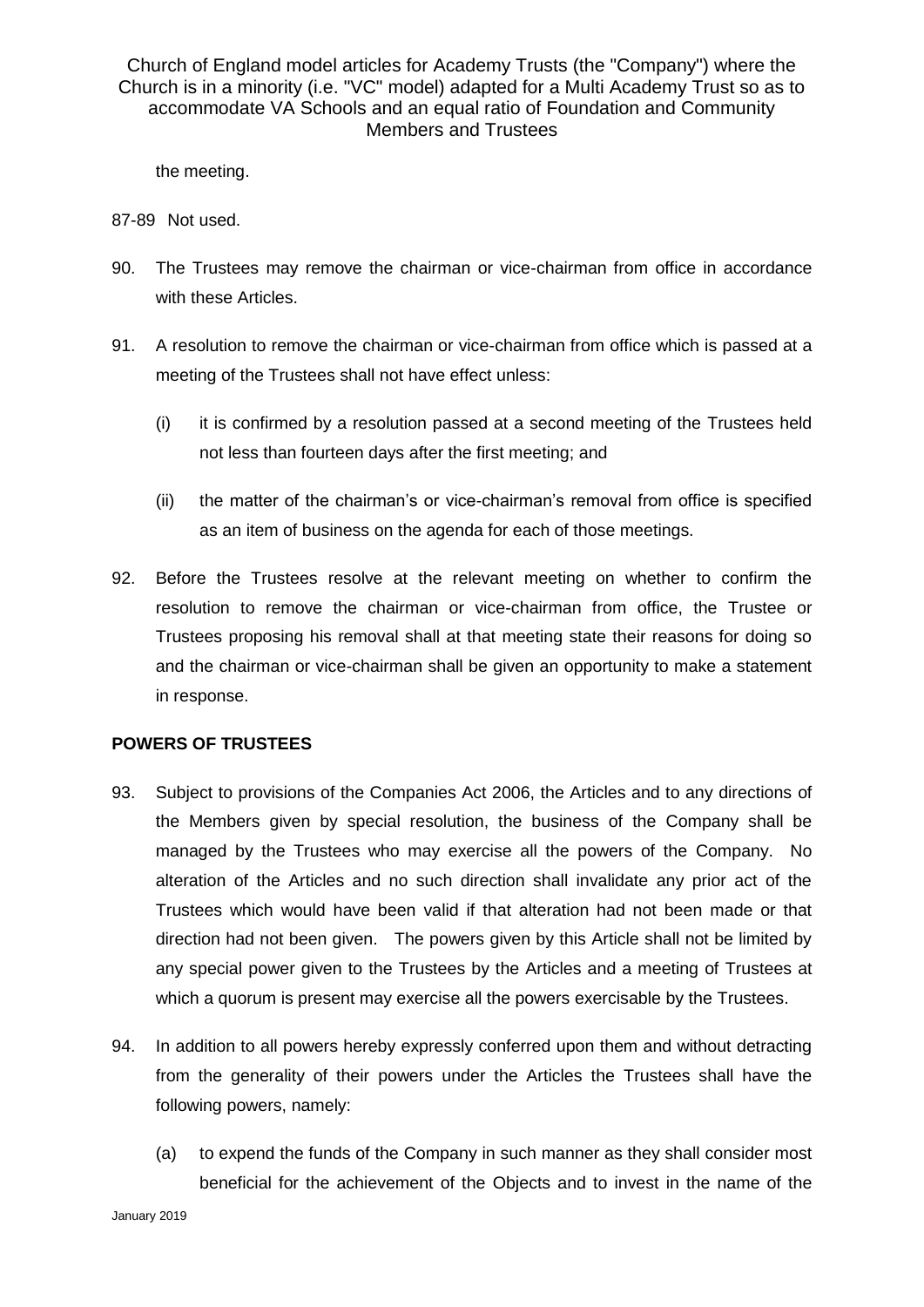> Company such part of the funds as they may see fit and to direct the sale or transposition of any such investments and to expend the proceeds of any such sale in furtherance of the Objects;

- (b) to enter into contracts on behalf of the Company.
- 95. In the exercise of their powers and functions, the Trustees may consider any advice given by the Chief Executive Officer (to the extent that he is not a Trustee) and any other executive officer.
- 96. Any bank account in which any money of the Company is deposited shall be operated by the Trustees in the name of the Company. All cheques and orders for the payment of money from such an account shall be signed by at least two signatories authorised by the Trustees.

# **TRUSTEES' AND MEMBERS' CONFLICTS OF INTEREST**

- 97. Any Trustee who has or can have any direct or indirect duty or personal interest (including but not limited to any Personal Financial Interest) which conflicts or may conflict with his duties as a Trustee shall disclose that fact to the Trustees as soon as he becomes aware of it. A Trustee must absent himself from any discussions of the Trustees in which it is possible that a conflict will arise between his duty to act solely in the interests of the Company (including fulfilling its charitable objects) and any duty or personal interest (including but not limited to any Personal Financial Interest).
- 98. For the purpose of Article 97, a Trustee has a Personal Financial Interest if that interest is in respect of the employment or remuneration of, or the provision of any other benefit to, that Trustee as permitted by and as defined by Articles 6.5 - 6.9.
- 98A. The Diocesan Corporate Member shall not be deemed to have a conflict of loyalty or interest arising from its connection with the Church of England or its duty and functions under the Measure and no Member, Trustee or member of a Local Governing Body appointed by them shall be deemed to have a conflict of loyalty arising from that appointment.
- 98B. If otherwise than as set out in Article 98A a conflict of interests arises for a Trustee because of a duty of loyalty owed to another organisation or person and the conflict is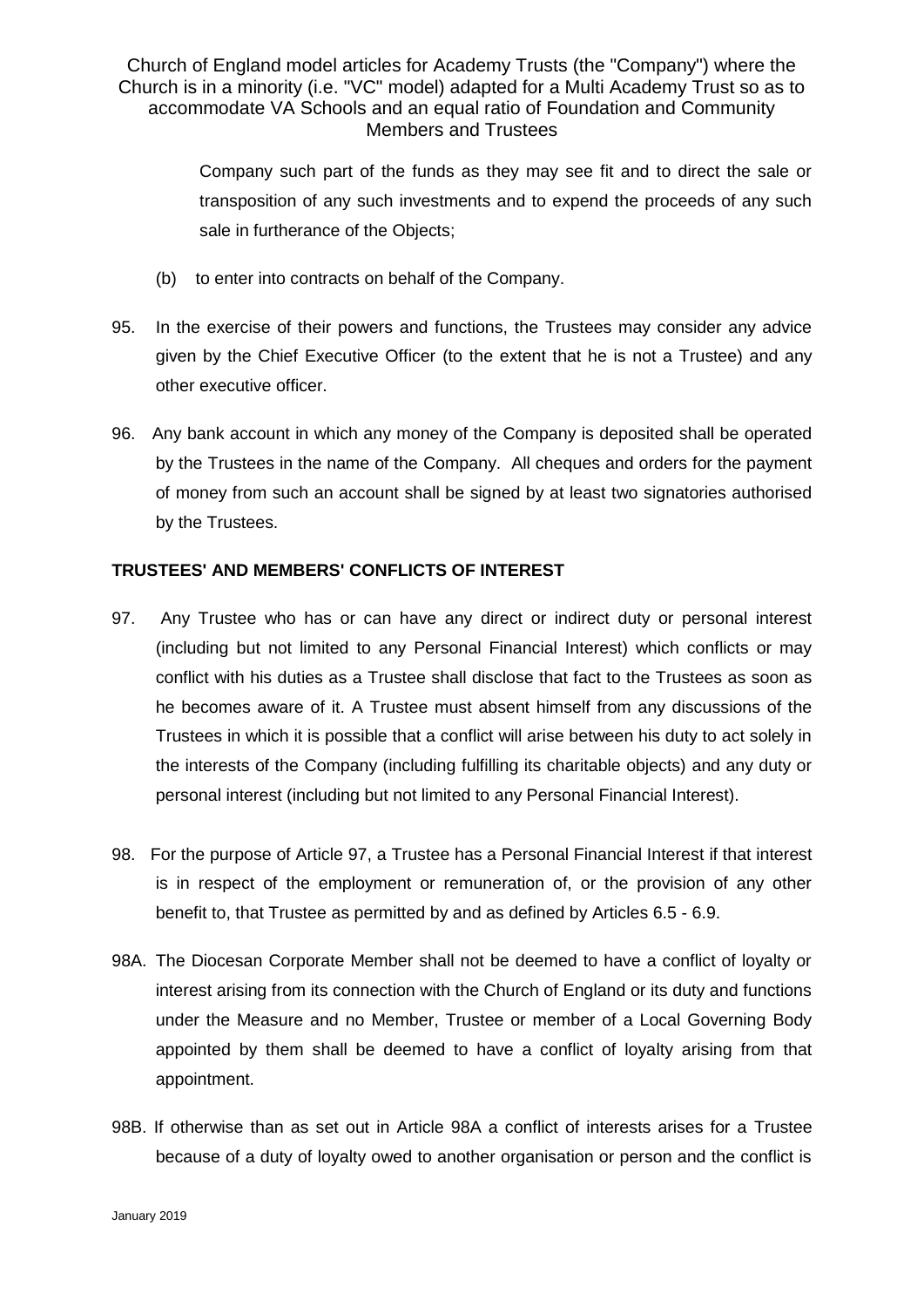not authorised by virtue of any other provision in the Articles, the unconflicted Trustees may authorise such a conflict of interests where the following conditions apply:

- (a) the conflicted Trustee is absent from the part of the meeting at which there is discussion of any arrangement or transaction affecting that other organisation or person;
- (b) the conflicted Trustee does not vote on any such matter and is not to be counted when considering whether a quorum of Trustees is present at the meeting; and
- (c) the unconflicted Trustees consider it is in the interests of the charity to authorise the conflict of interests in the circumstances applying.

In this Article a conflict of interests arising because of a duty of loyalty owed to another organisation or person only refers to such a conflict which does not involve a direct or indirect benefit of any nature to a Trustee or to a connected person.

# **MINUTES OF TRUSTEES' MEETINGS**

99. The minutes of the proceedings of a meeting of the Trustees shall be drawn up and entered into a book kept for the purpose by the person acting as Clerk for the purposes of the meeting and shall be signed (subject to the approval of the Trustees) at the same or next subsequent meeting by the person acting as chairman thereof.

## **COMMITTEES**

- 100. Subject to these Articles, the Trustees:
	- (a) shall appoint committees to be known as Local Governing Bodies for each Academy (and the same Local Governing Body may be appointed for more than one Academy); and
	- (b) may establish any other committee.
- 101. Subject to these Articles, the constitution, membership and proceedings of any committee shall be determined by the Trustees. The establishment, terms of reference, constitution and membership of any committee of the Trustees shall be reviewed at least once in every 12 months. The membership of any committee of the Trustees may include persons who are not Trustees, provided that (with the exception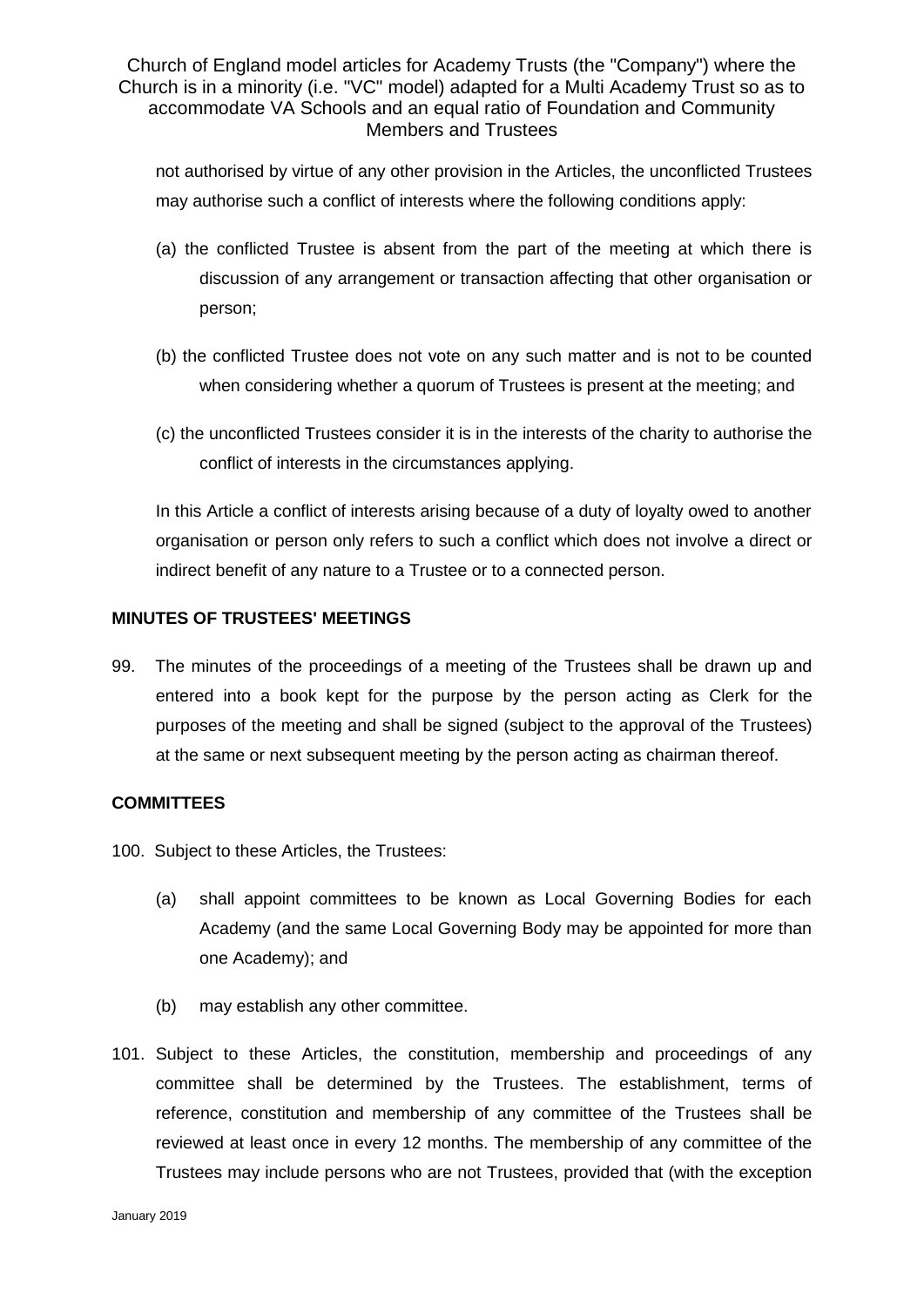of the Local Governing Bodies) a majority of members of any such committee shall be Trustees. Except in the case of a Local Governing Body, no vote on any matter shall be taken at a meeting of a committee of the Trustees unless the majority of members of the committee present are Trustees.

- 101A. The Trustees shall ensure that any Local Governing Body shall include at least two Parent Local Governors.
- 101B. The Trustees shall ensure that any Local Governing Body constituted:
	- (a) for Queen Elizabeth's School shall have up to 25% of its members appointed by the Governors of Wimborne Minster (and one of these members shall be the Incumbent) and that all its members shall sign an undertaking to the Diocesan Corporate Member, their Site Trustees and the Governors of Wimborne Minster to uphold the Church Academy character of Queen Elizabeth's School;
	- (b) in respect of any other Academy that had previously been a voluntary controlled school immediately prior to conversion to Academy status shall have up to 25% of its members appointed by the Diocesan Corporate Member and that all its members shall sign an undertaking to the Diocesan Corporate Member to uphold the Church Academy character of the said Academy;
	- (c) in respect of any Academy that had previously been a voluntary aided school immediately prior to conversion to Academy status shall have a majority of its members appointed by the Diocesan Corporate Member and that all its members shall sign an undertaking to the Diocesan Corporate Member to uphold the Church Academy character of the said Academy;
	- (d) in respect of any Academy without a designated religious character shall have its members appointed by the Trustees taking into account the needs of the Academy and the Trustees shall recognise and support the individual ethos of the said Academy as a school not designated as having a religious character.
- 102. Any power of delegation exercised under Article 105 in relation to the establishment of a Local Governing Body for an Academy shall be by way of Scheme of Delegation. The form of Scheme of Delegation to be used may be attached to these Articles and amended by the Trustees from time to time.
	- 103. All members of a Local Governing Body shall upon their appointment or election, and before exercising any duties as a member of the Local Governing Body, give a written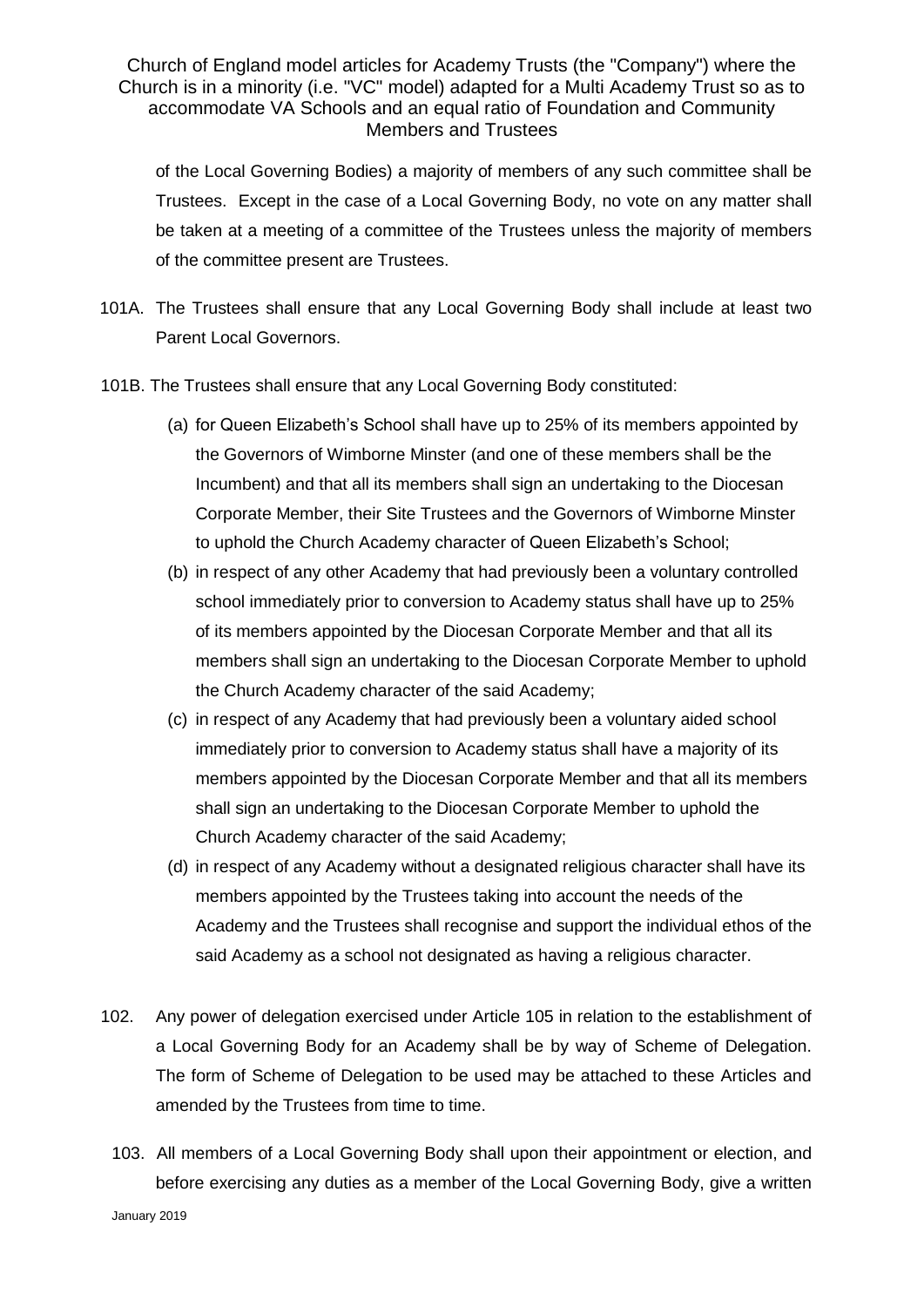undertaking to the Members (and for Queen Elizabeth's School, their Site Trustees and the Governors of Wimborne Minster) to uphold the Objects of the Company. If they refuse to give such an undertaking they shall immediately be disqualified from holding office.

104. The functions, duties and proceedings of the Local Governing Bodies or committees shall be subject to regulations made by the Trustees from time to time. Local Governing Bodies may also be established solely for the purpose of fulfilling an advisory function to the board of Trustees.

## **DELEGATION**

- 105. The Trustees may delegate any of their powers and functions (including the power to sub-delegate) to any Trustee, committee (including any Local Governing Body), the Chief Executive Officer, a Principal or any other holder of an executive office. Any such delegation shall be made in writing and subject to any conditions the Trustees may impose, and may be revoked or altered.
- 105A. A Trustee, committee (including any Local Governing Body), the Chief Executive Officer or any other holder of an executive office to whom a power or function of the Trustees is delegated under Article 105 may further sub-delegate those powers or functions (or any of them) to a further person. Where any power or function of the Trustees is sub-delegated by any person to whom it has been delegated, that person must inform the Trustees as soon as reasonably practicable which powers and functions have been further delegated and to whom, and any such sub-delegation shall be made subject to any conditions the Trustees may impose, and may be revoked or altered by the Trustees.
- 106. Where any power or function of the Trustees has been exercised by any committee (including any Local Governing Body), any Trustee, the Chief Executive Officer, the Principals or any other holder of an executive office, or a person to whom a power or function has been sub-delegated under Article 105A, that person or committee shall report to the Trustees in respect of any action taken or decision made with respect to the exercise of that power or function at the meeting of the Trustees immediately following the taking of the action or the making of the decision.

# **CHIEF EXECUTIVE OFFICER, PRINCIPALS AND STAFF**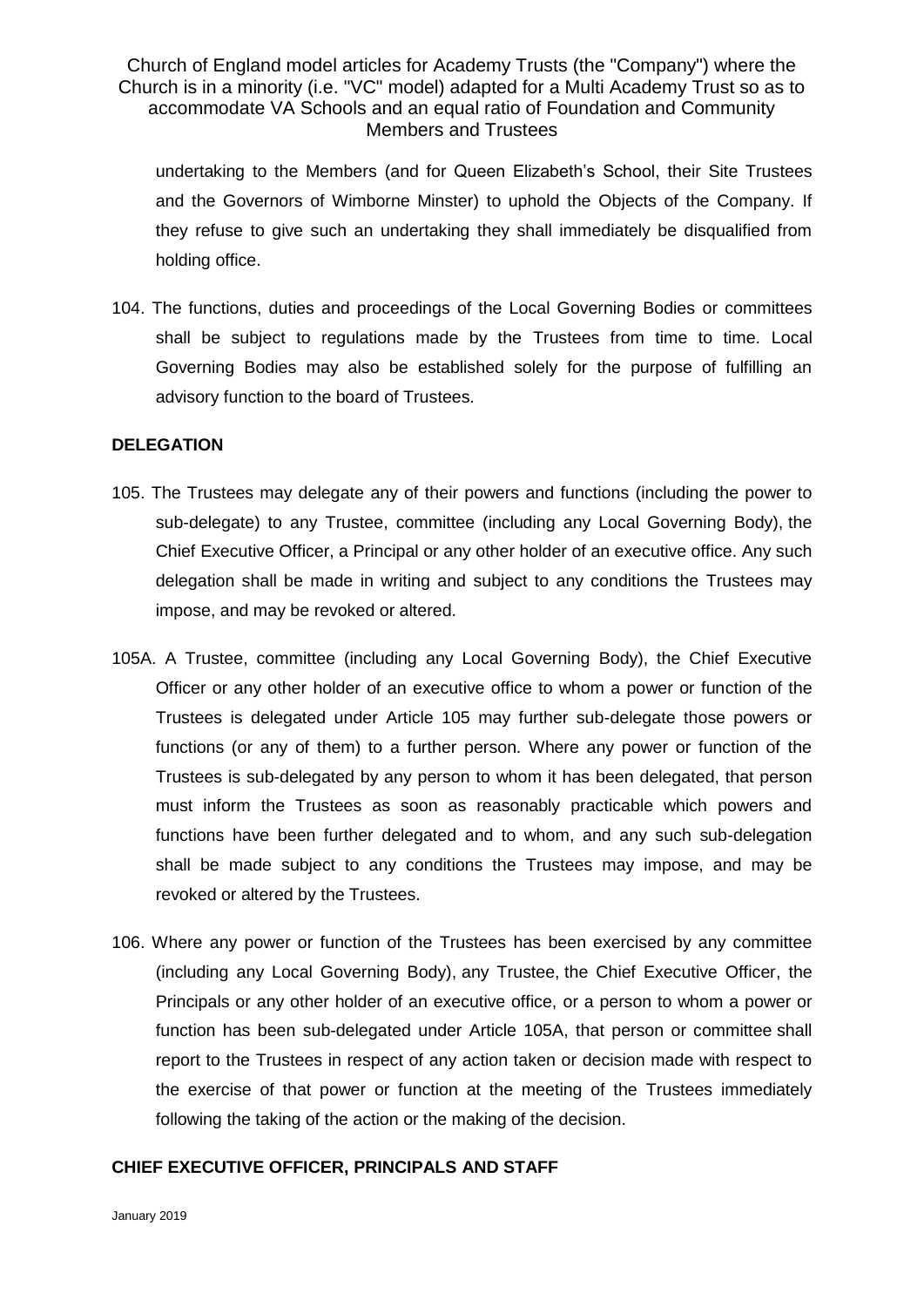107. The Trustees, with the involvement of and in consultation with the Diocesan Corporate Member and having made use of any relevant powers under section 124AA of the School Standards and Framework Act 1998 shall appoint the Chief Executive Officer. Subject to Article 105A, the Trustees may delegate such powers and functions as they consider are required by the Chief Executive Officer and Principals for the internal organisation, management and control of the Academies including the implementation of all policies approved by the Trustees and for the direction of the teaching and curriculum at the Academies.

107A.The Trustees shall appoint the Principal of each Academy provided that:

- (a) in respect of the appointment of the Principal of any Academy that had immediately prior to conversion been a voluntary controlled school the Trustees may only appoint with the involvement and consent of the Diocesan Corporate Member and having made use of their powers under s124AA of the School Standards and Framework Act 1998; and
- (b) in respect of the appointment of the Principal of any Academy that had immediately prior to conversion been a voluntary aided school the Trustees may only appoint with the involvement and consent of the Diocesan Corporate Member and in any appointment in such a school will have regard, where relevant, to their powers under section 124A of the School Standards and Framework Act 1998 and to their power where relevant to declare an occupational requirement for the purposes of Part 1 of Schedule 9 of the Equality Act 2010 for non-teaching appointments where they believe this to be justified.

#### **MEETINGS OF THE TRUSTEES**

- 108. Subject to these Articles, the Trustees may regulate their proceedings as they think fit.
- 109. The Trustees shall hold at least three meetings in every school year. Meetings of the Trustees shall be convened by the Clerk. In exercising his functions under this Article the Clerk shall comply with any direction:
	- (a) given by the Trustees; or
	- (b) given by the chairman of the Trustees or, in his absence or where there is a vacancy in the office of chairman, the vice-chairman of the Trustees, so far as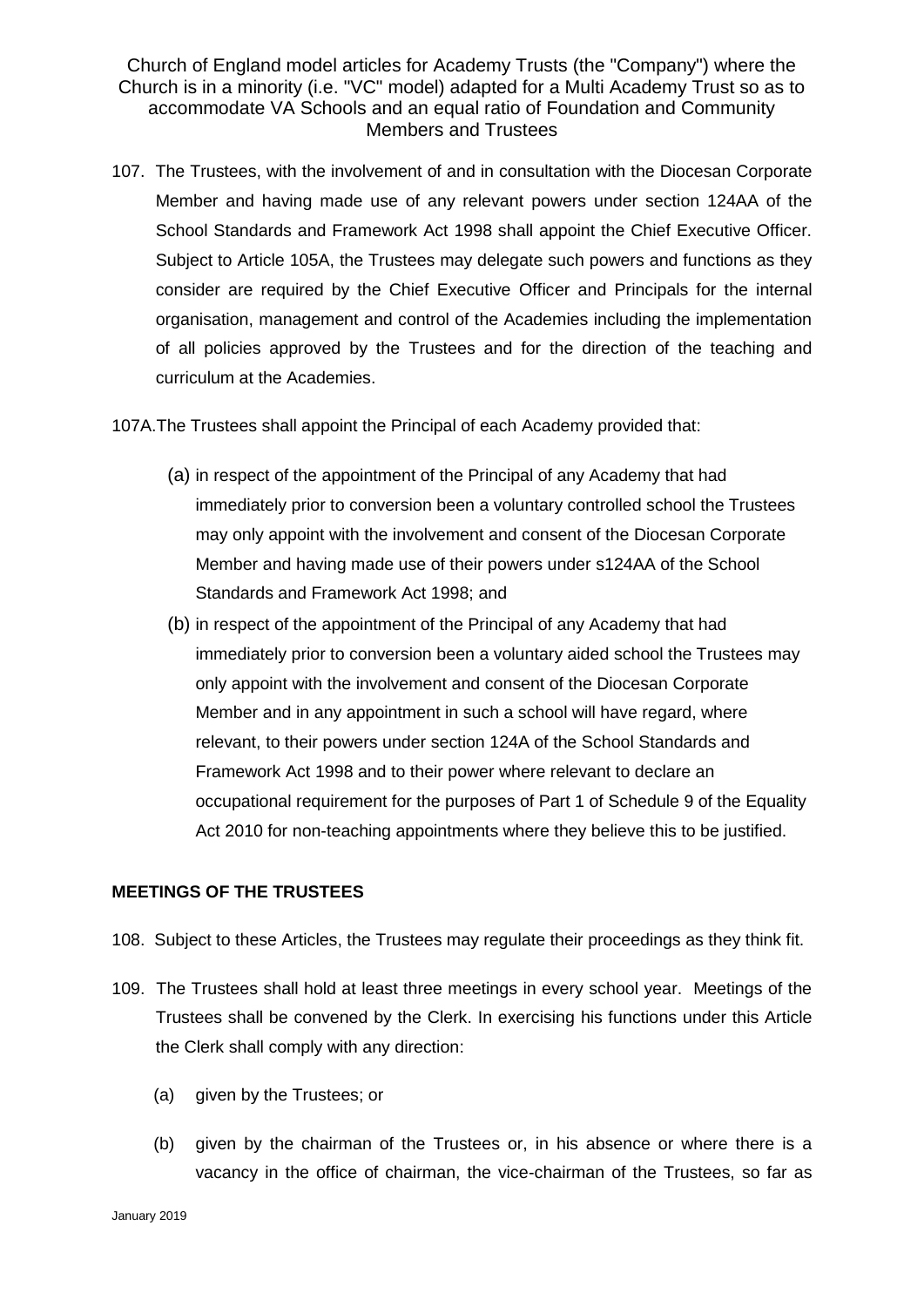> such direction is not inconsistent with any direction given as mentioned in (a) above.

- 110. Any three Trustees may, by notice in writing given to the Clerk, requisition a meeting of the Trustees and it shall be the duty of the Clerk to convene such a meeting as soon as is reasonably practicable.
- 111. Each Trustee shall be given at least seven clear days before the date of a meeting:
	- (i) notice in writing thereof, signed by the Clerk, and sent to each Trustee at the address provided by each Trustee from time to time; and
	- (ii) a copy of the agenda for the meeting,

provided that where the chairman or, in his absence or where there is a vacancy in the office of chairman, the vice-chairman, so determines on the ground that there are matters demanding urgent consideration, it shall be sufficient if the written notice of a meeting, and the copy of the agenda thereof are given within such shorter period as he directs.

- 112. The convening of a meeting and the proceedings conducted thereat shall not be invalidated by reason of any individual not having received written notice of the meeting or a copy of the agenda thereof.
- 113. A resolution to rescind or vary a resolution carried at a previous meeting of the Trustees shall not be proposed at a meeting of the Trustees unless the consideration of the rescission or variation of the previous resolution is a specific item of business on the agenda for that meeting.
- 114. A meeting of the Trustees shall be terminated forthwith if:
	- (a) the Trustees so resolve; or
	- (b) the number of Trustees present ceases to constitute a quorum for a meeting of the Trustees in accordance with Article 117, subject to Article 119.
- 115. Where in accordance with Article 114(b) a meeting is not held or is terminated before all the matters specified as items of business on the agenda for the meeting have been disposed of, a further meeting shall be convened by the Clerk as soon as is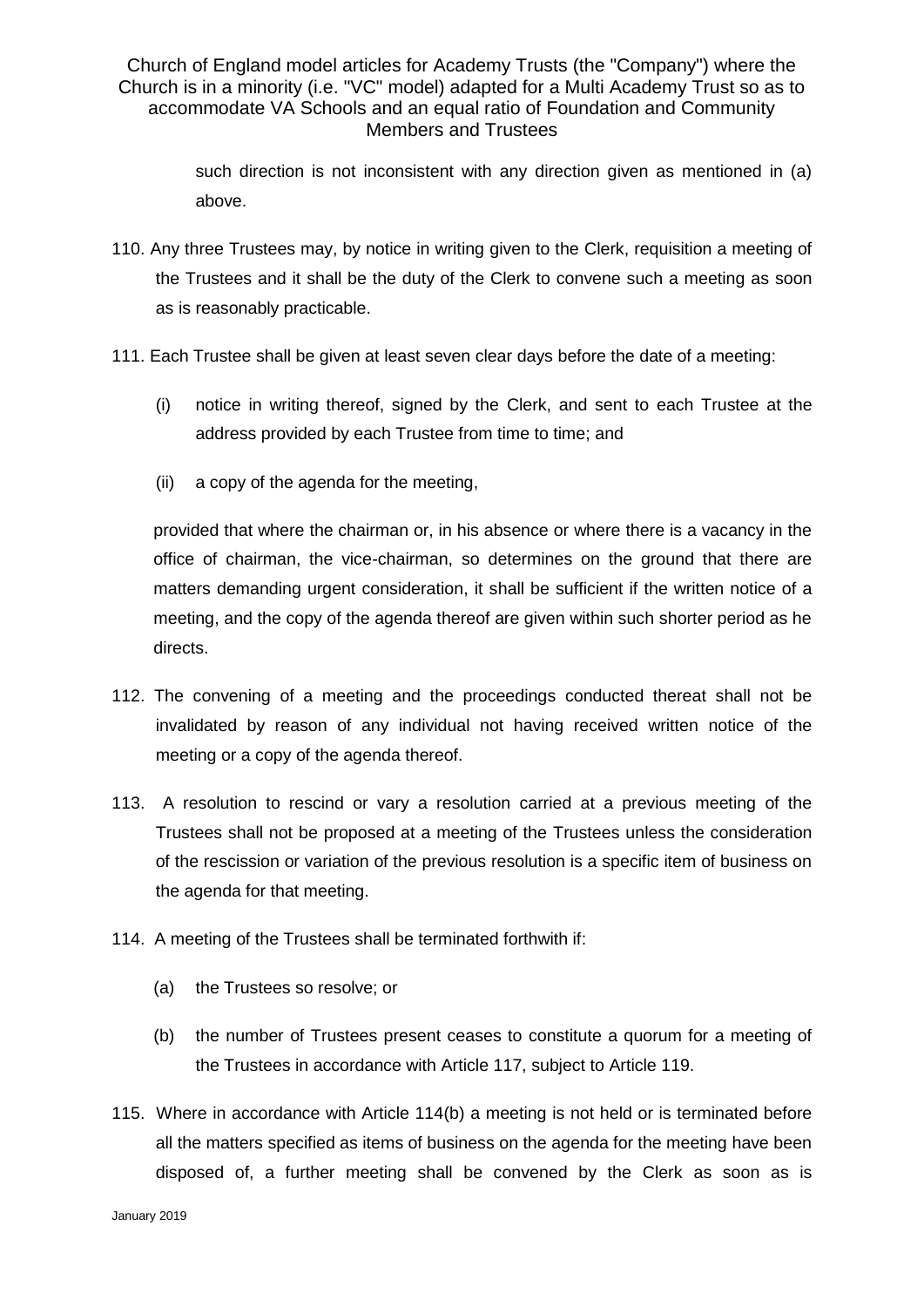reasonably practicable, but in any event within seven days of the date on which the meeting was originally to be held or was so terminated.

- 116. Where the Trustees resolve in accordance with Article 114(a) to adjourn a meeting before all the items of business on the agenda have been disposed of, the Trustees shall before doing so determine the time and date at which a further meeting is to be held for the purposes of completing the consideration of those items, and they shall direct the Clerk to convene a meeting accordingly.
- 117. Subject to Article 119 the quorum for a meeting of the Trustees, and any vote on any matter thereat, shall be any three Trustees, or, where greater, any one third (rounded up to a whole number) of the total number of Trustees holding office at the date of the meeting, who are in each case present at the meeting and entitled to vote on the matters to be resolved.
- 118. The Trustees may act notwithstanding any vacancies in their number, but, if the numbers of Trustees is less than the number fixed as the quorum, the continuing Trustees may act only for the purpose of filling vacancies or of calling a General Meeting.
- 119. The quorum for the purposes of:
	- (i) any vote on the removal of a Trustee in accordance with Article 66; and
	- (ii) any vote on the removal of the chairman of the Trustees in accordance with Articles 90 and 91,

shall be any two-thirds (rounded up to a whole number) of the persons who are at the time Trustees present at the meeting and entitled to vote on those respective matters.

- 120. Subject to these Articles, every question to be decided at a meeting of the Trustees shall be determined by a majority of the votes of the Trustees present and voting on the question. Every Trustee shall have one vote.
- 121. The chairman shall have no second or casting vote on any resolution of the Trustees.
- 122. The proceedings of the Trustees shall not be invalidated by
	- (a) any vacancy among their number; or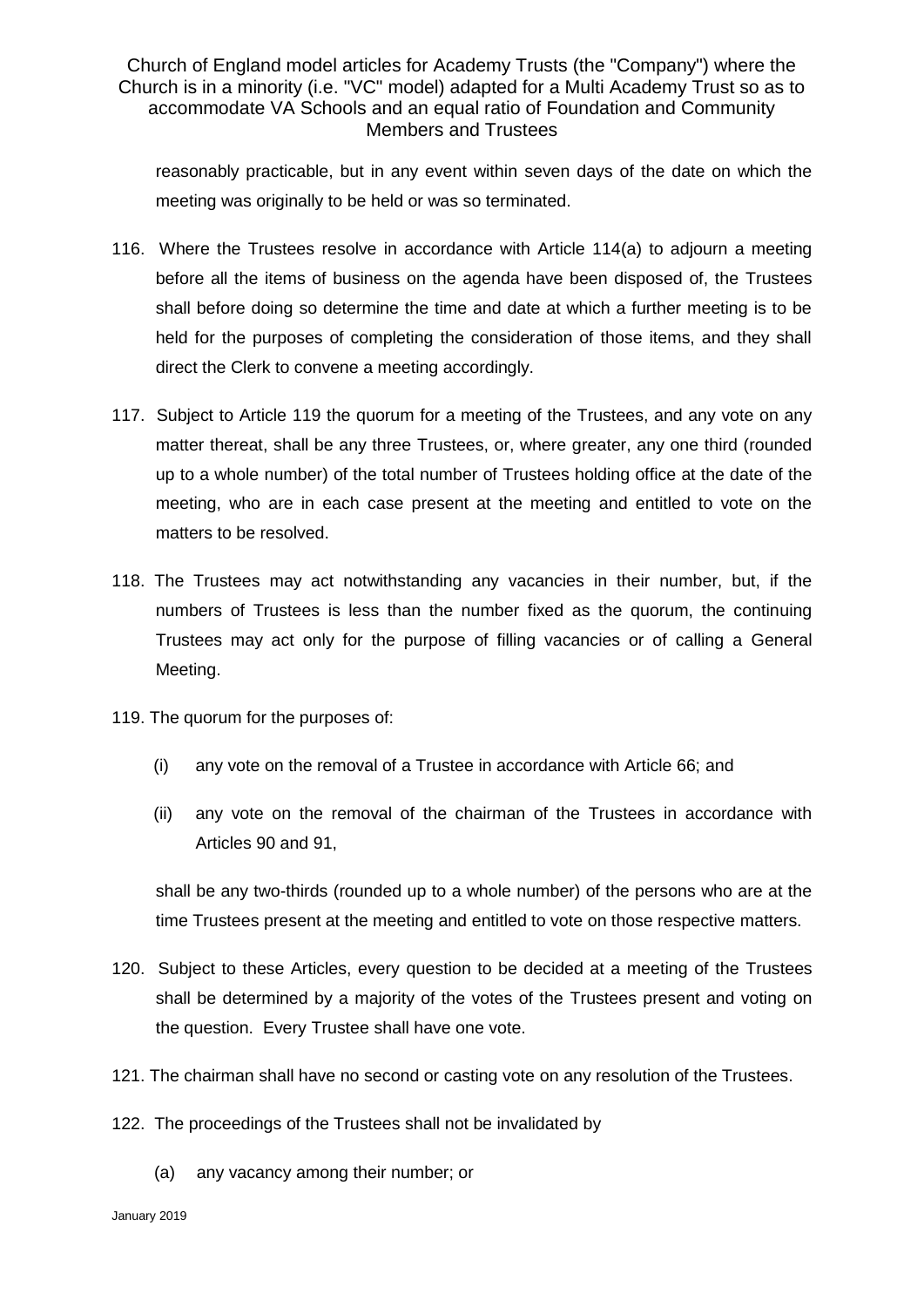- (b) any defect in the election, appointment or nomination of any Trustee.
- 123. A resolution in writing, signed by all the Trustees entitled to receive notice of a meeting of Trustees or of a committee of Trustees, shall be valid and effective as if it had been passed at a meeting of Trustees or (as the case may be) a committee of Trustees duly convened and held. Such a resolution may consist of several documents in the same form, each signed by one or more of the Trustees.
- 124. Subject to Article 125, the Trustees shall ensure that a copy of:
	- (a) the agenda for every meeting of the Trustees;
	- (b) the draft minutes of every such meeting, if they have been approved by the person acting as chairman of that meeting;
	- (c) the signed minutes of every such meeting; and
	- (d) any report, document or other paper considered at any such meeting,

are, as soon as is reasonably practicable, made available at every Academy to persons wishing to inspect them.

- 125. There may be excluded from any item required to be made available in pursuance of Article 124, any material relating to:
	- (a) a named Teacher or other person employed, or proposed to be employed, at any Academy;
	- (b) a named pupil or named student at, or candidate for admission or referral to, any Academy; and
	- (c) any matter which, by reason of its nature, the Trustees are satisfied should remain confidential.
- 126. Any Trustee shall be able to participate in meetings of the Trustees by telephone or video conference provided that:
	- (a) he has given notice of his intention to do so detailing the telephone number on which he can be reached and/or appropriate details of the video conference suite from which he shall be taking part at the time of the meeting at least 48 hours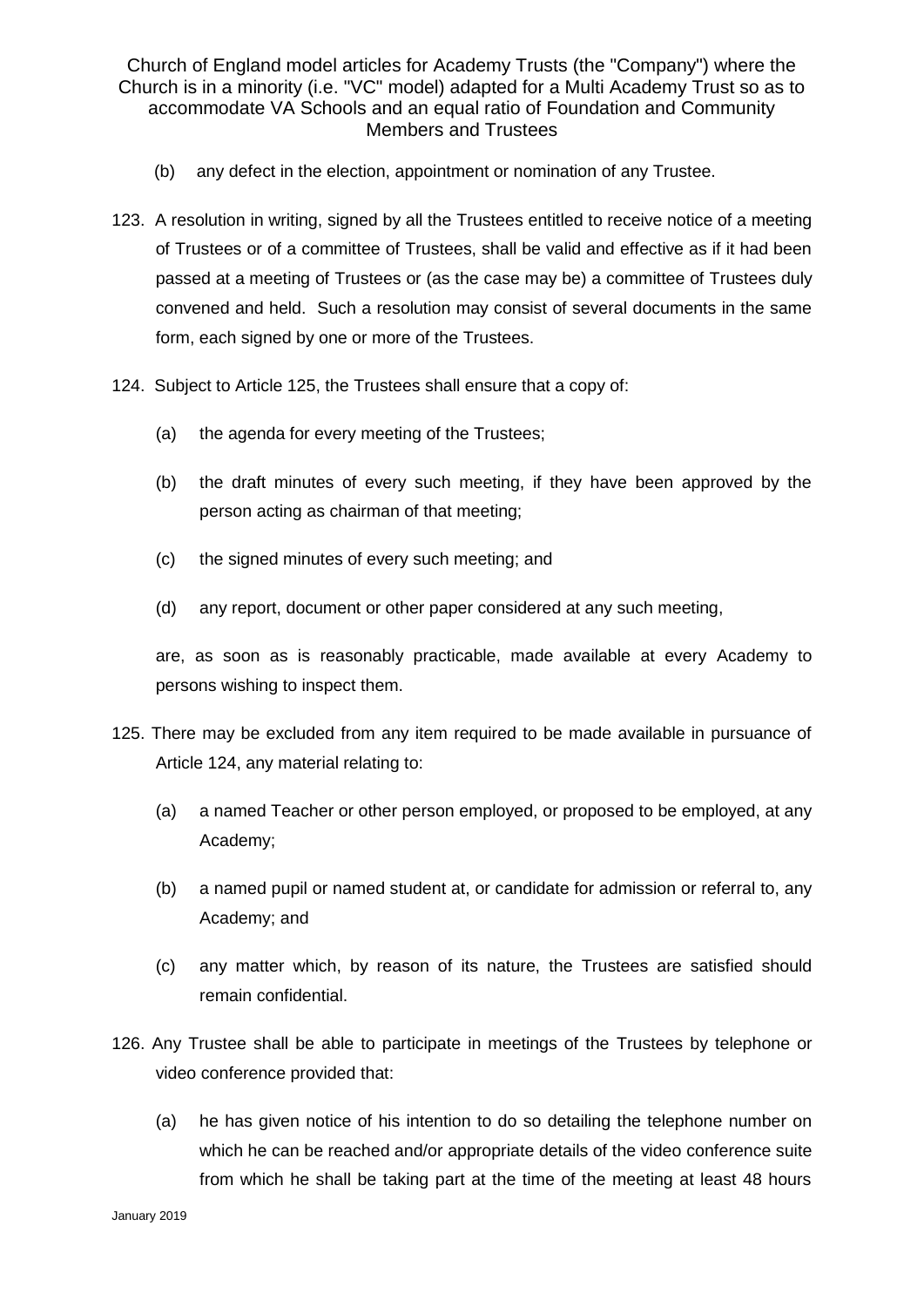before the meeting; and

(b) the Trustees have access to the appropriate equipment.

If after all reasonable efforts it does not prove possible for the person to participate by telephone or video conference the meeting may still proceed with its business provided it is otherwise quorate.

# **PATRONS AND HONORARY OFFICERS**

127. The Trustees may from time to time appoint any person whether or not a Member of the Company to be a patron of the Company or to hold any honorary office and may determine for what period he is to hold such office.

# **THE SEAL**

128. The seal, if any, shall only be used by the authority of the Trustees or of a committee of Trustees authorised by the Trustees. The Trustees may determine who shall sign any instrument to which the seal is affixed and unless otherwise so determined it shall be signed either by a Trustee and by the Clerk or by a second Trustee.

## **ACCOUNTS**

129. Accounts shall be prepared in accordance with the relevant statement of recommended practice published by the Charity Commission from time to time (the "Statement of Recommended Practice") as if the Company was a non-exempt charity and Parts 15 and 16 of the Companies Act 2006 and the Trustees shall file these with the Secretary of State and the Principal Regulator by 31 December for each Academy Financial Year.

## **ANNUAL REPORT**

130. The Trustees shall prepare its Annual Report in accordance with the Statement of Recommended Practice as if the Company was a non-exempt charity and shall file these with the Secretary of State and the Principal Regulator by 31 December each Academy Financial Year.

## **ANNUAL RETURN**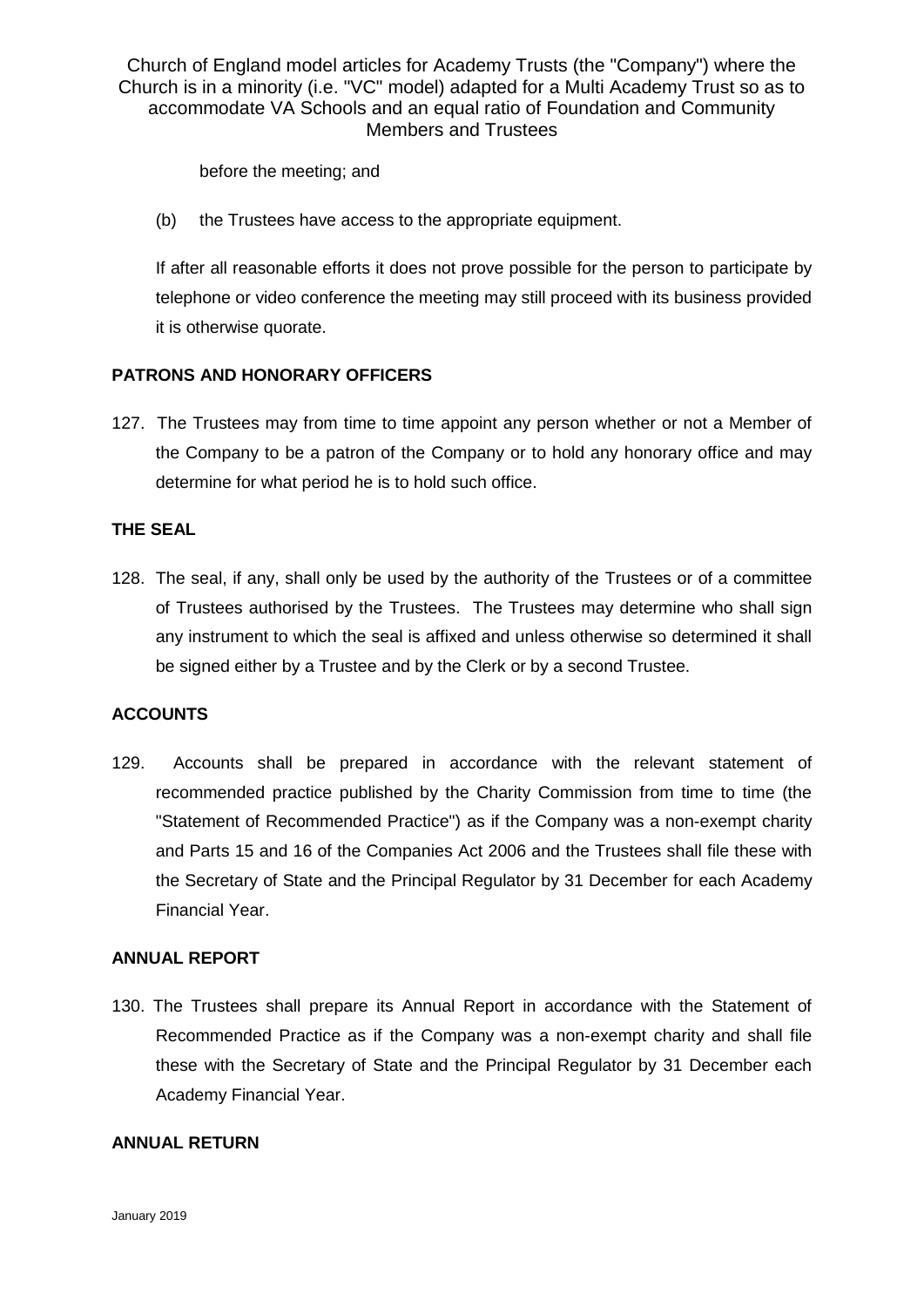131. The Trustees shall comply with their obligations under Part 24 of the Companies Act 2006 (or any statutory re-enactment or modification of that Act) with regard to the preparation of an annual return to the Registrar of Companies and will supply a copy of the confirmation statement to the Secretary of State and the Principal Regulator by 31 December each Academy Financial Year.

## **NOTICES**

- 132. Any notice to be given to or by any person pursuant to these Articles (other than a notice calling a meeting of the Trustees) shall be in writing or shall be given using electronic communications to an address for the time being notified for that purpose to the person giving the notice. In these Articles, "address" in relation to electronic communications, includes a number or address used for the purposes of such communications.
- 133. A notice may be given by the Company to a Member either personally or by sending it by post in a prepaid envelope addressed to the Member at his registered address or by leaving it at that address or by giving it using electronic communications to an address for the time being notified to the Company by the Member. A Member whose registered address is not within the United Kingdom and who gives to the Company an address within the United Kingdom at which notices may be given to him, or an address to which notices may be sent using electronic communications, shall be entitled to have notices given to him at that address, but otherwise no such Member shall be entitled to receive any notice from the Company.
- 134. A Member present, either in person or by proxy, at any meeting of the Company shall be deemed to have received notice of the meeting and, where necessary, of the purposes for which it was called.
- 135. Proof that an envelope containing a notice was properly addressed, prepaid and posted shall be conclusive evidence that the notice was given. Proof that a notice contained in an electronic communication was sent in accordance with guidance issued by the Institute of Chartered Secretaries and Administrators shall be conclusive evidence that the notice was given. A notice shall be deemed to be given at the expiration of 48 hours after the envelope containing it was posted or, in the case of a notice contained in an electronic communication, at the expiration of 48 hours after the time it was sent.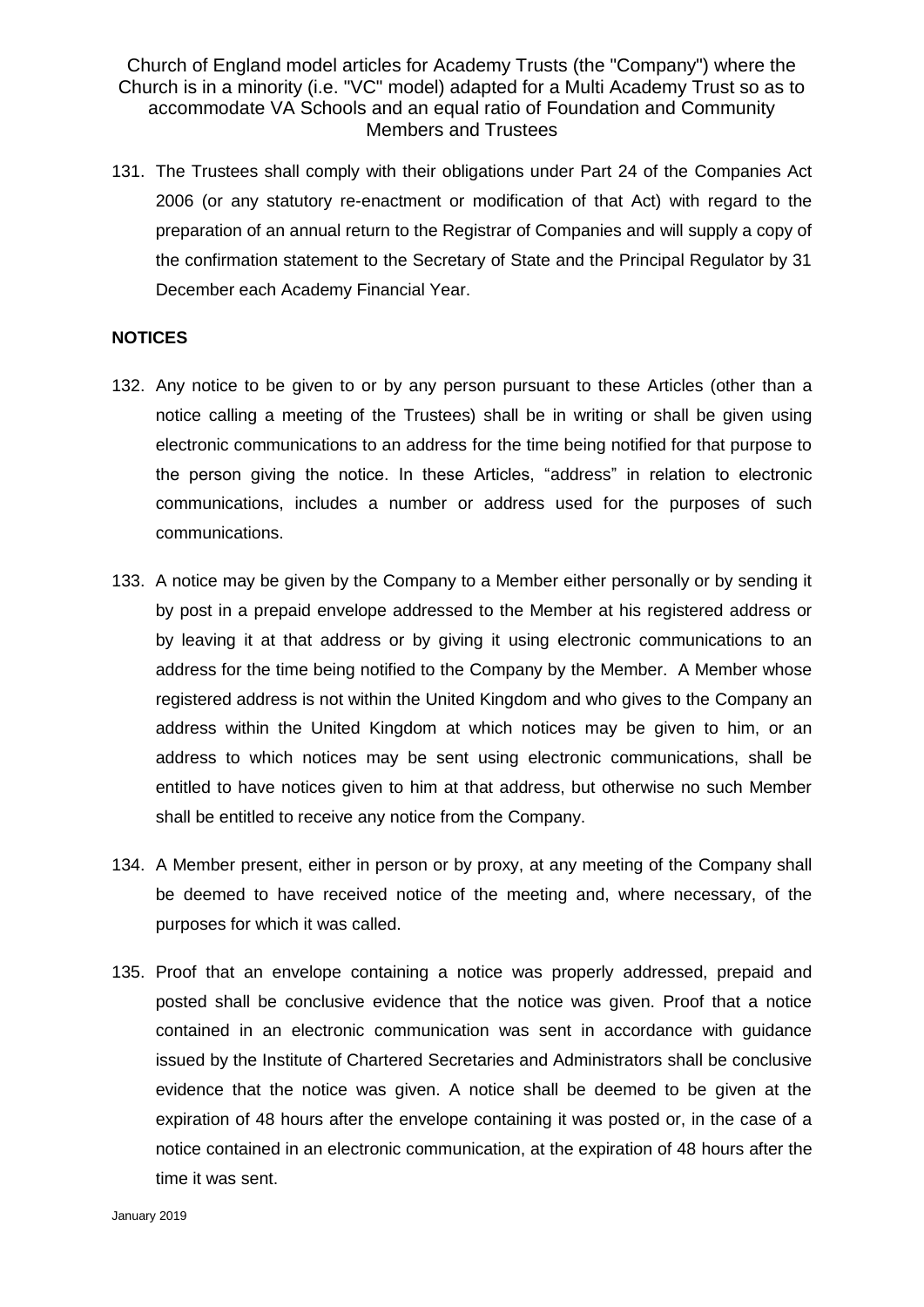## **INDEMNITY**

136. Subject to the provisions of the Companies Act 2006 and Article 6.3 every Trustee or other officer or auditor of the Company shall be indemnified out of the assets of the Company against any liability incurred by him in that capacity in defending any proceedings, whether civil or criminal, in which judgment is given in favour or in which he is acquitted or in connection with any application in which relief is granted to him by the court from liability for negligence, default, breach of duty or breach of trust in relation to the affairs of the Company.

#### **RULES**

- 137. The Trustees may from time to time make such rules or bye laws as they may deem necessary or expedient or convenient after consultation with the Diocesan Corporate Member for the proper conduct and management of the Company and in particular but without prejudice to the generality of the foregoing, they may by such rules or bye laws regulate:
	- (a) the setting aside of the whole or any part or parts of the Company's premises at any particular time or times or for any particular purpose or purposes, that accord with the Objects;
	- (b) the procedure at General Meetings and meetings of the Trustees and committees of the Trustees and meetings of the Local Governing Bodies in so far as such procedure is not regulated by the Articles; and
	- (c) generally, all such matters as are commonly the subject matter of company rules.
- 138. The Company in general meeting shall have power to alter, add or to repeal the rules or bye laws but only having consulted the Diocesan Corporate Member. Provided that no rule or bye law shall be inconsistent with, or shall affect or repeal anything contained in the Articles.

#### **AVOIDING INFLUENCED COMPANY STATUS**

139. Notwithstanding the number of Members from time to time, the maximum aggregate number of votes exercisable by Local Authority Associated Persons shall never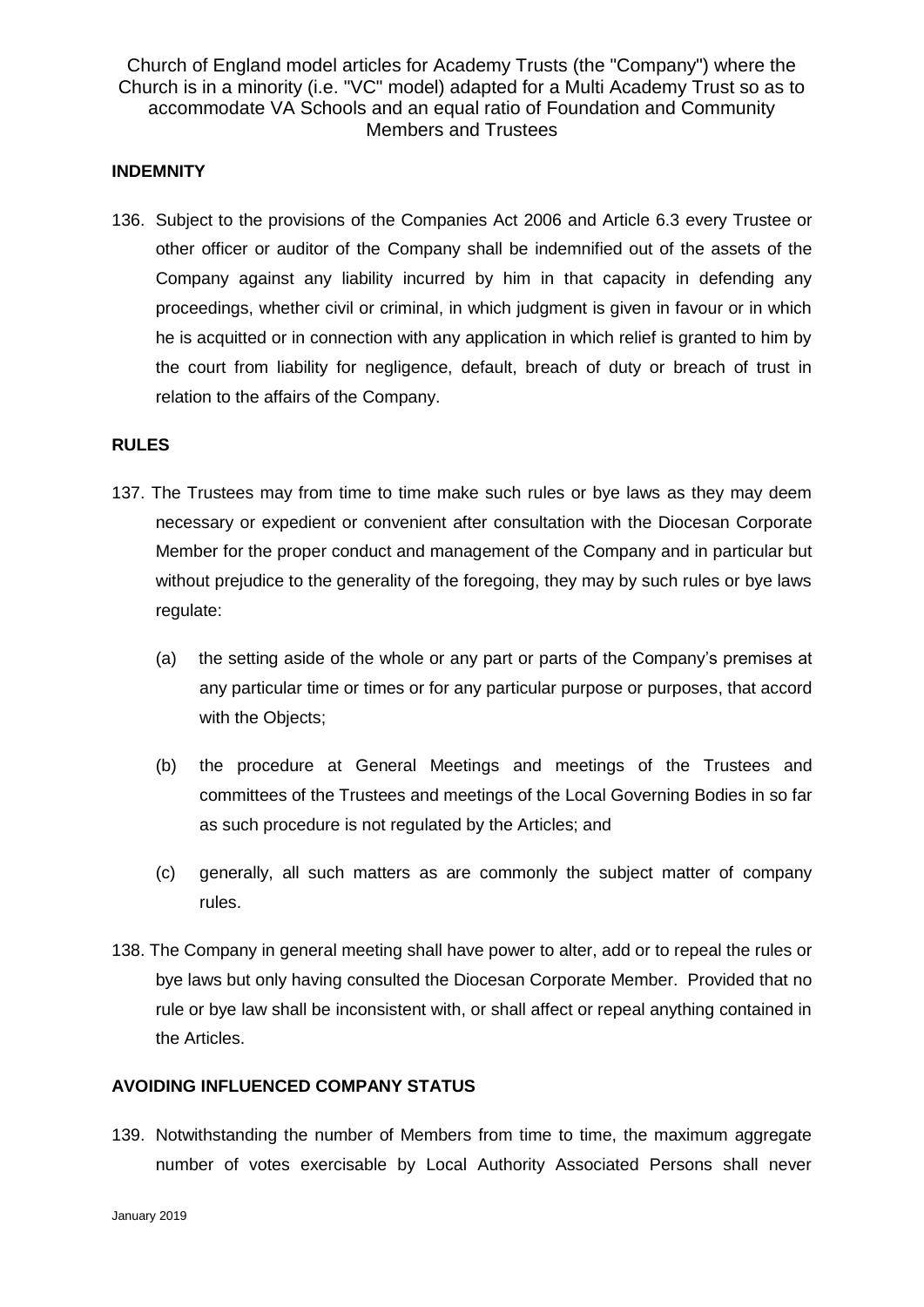exceed 19.9% of the total number of votes exercisable by Members in General Meeting and the votes of the other Members having a right to vote at the meeting will be increased on a pro-rata basis.

- 140. No person who is a Local Authority Associated Person may be appointed or elected as a Trustee if, once the appointment or election had taken effect, the number of Trustees who are Local Authority Associated Persons would represent 20% or more of the total number of Trustees. Upon any resolution put to the Trustees, the maximum aggregate number of votes exercisable by any Trustees who are Local Authority Associated Persons shall represent a maximum of 19.9% of the total number of votes cast by the Trustees on such a resolution and the votes of the other Trustees having a right to vote at the meeting will be increased on a pro-rata basis.
- 141. No person who is a Local Authority Associated Person is eligible to be appointed or elected to the office of Trustee unless his appointment or election to such office is authorised by the local authority to which he is associated.
- 142. If at the time of either his becoming a Member of the Company or his first appointment or election to office as a Trustee any Member or Trustee was not a Local Authority Associated Person but later becomes so during his membership or tenure as a Trustee he shall be deemed to have immediately resigned his membership and/or resigned from his office as a Trustee as the case may be.
- 143. If at any time the number of Trustees or Members who are also Local Authority Associated Persons would (but for Articles 139 - 142 inclusive) represent 20% or more of the total number of Trustees or Members (as the case may be) then a sufficient number of the Trustees or Members (as the case may be) who are Local Authority Associated Persons shall be deemed to have resigned as Trustees or Members (as the case may be) immediately before the occurrence of such an event to ensure that at all times the number of such Trustees or Members (as the case may be) is never equal to or greater than 20% of the total number of Trustees or Members (as the case may be). Trustees or Members (as the case may be) who are Local Authority Associated Persons shall be deemed to have resigned in order of their appointment or election date the most recently appointed or elected resigning first.
- 144. The Members will each notify the Company and each other if at any time they believe that the Company or any of its subsidiaries has become subject to the influence of a